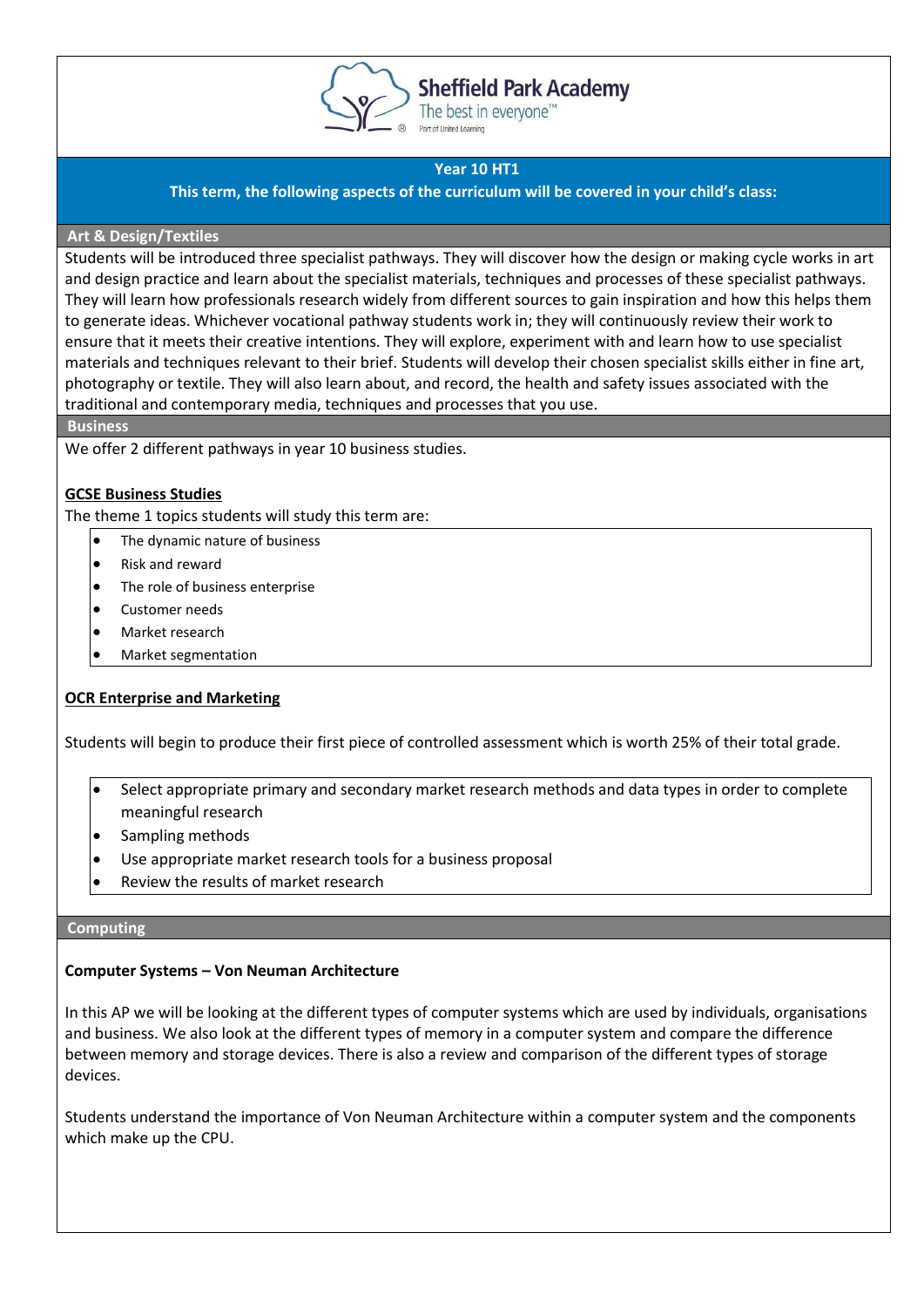#### **English**

**Language** Students will be able to:

Select relevant evidence from both texts. Offer clear interpretation of relevant implicit information.

Make relevant developed comments on how writers use language/structure to achieve effects.

Make clear and accurate use of subject terminology to support views.

Evaluate clearly the effect(s) on the reader.

Show developed understanding of writer's methods.

Select a range of relevant textual references.

Make a clear and developed response to the focus of the statement.

**Literature** Power and Conflict Poetry Students will be able to:

Form a clear response to the tasks across Papers 1 & 2.

Use clear evidence from the texts to support a developed response.

Clearly explain the writer's methods, and support explanations supported with references.

Clearly explain the effects of the writer's methods on the reader.

Clearly explain the ideas/contextual features and make links with the texts.

Romeo and Juliet Students will be able to:

Form a clear response to the task about Romeo & Juliet

Use clear evidence from Romeo & Juliet to support a developed response.

Clearly explain the writer's methods, and support explanations supported with references.

Clearly explain the effects of the writer's methods on the reader.

Clearly explain the ideas/contextual features and make links with Romeo & Juliet.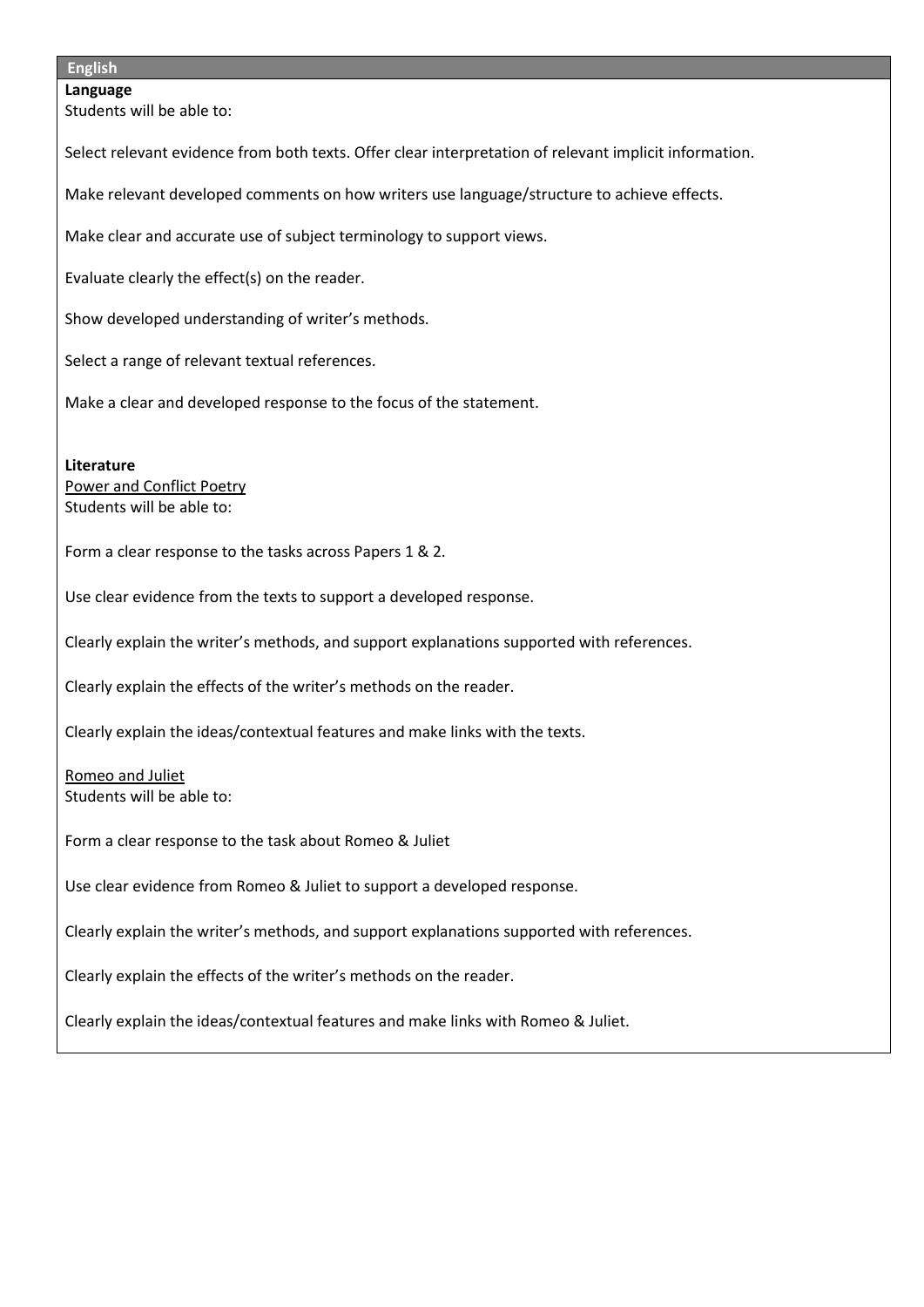#### **Food Nutrition**

Unit 1: Principles of Food and Nutrition Written examination. Learners should be given the opportunity to develop their knowledge and understanding of the six areas of content. Learners should also be given the opportunity to develop technical skills through carrying out practical and experimental work. This opportunity will allow learners to develop sound technical skills whilst exploring and consolidating knowledge and understanding relating to food preparation and nutrition.

Areas of content:

- 1. Food commodities
- 2. Principles of nutrition
- 3. Diet and good health
- 4. The science of food
- 5. Where food comes from
- 6. Cooking and food preparation

#### **French**

Students will be able to understand extracts of spoken French and write on the topic of:

• Who am I; relationships; when I was younger; what my friends and family are like; what makes a good friend; interests; socialising with friends & family; role models.

#### **Geography**

Students begin GCSE by studying tectonic hazards, part of hazardous world, in HT1.

- The Earth's layered structure and physical properties is key to plate tectonics
- There are different plate boundaries, each with characteristics volcanic and earthquake hazards
- Tectonic hazards affect people, and are managed differently
- Students will investigate a two earthquake case studies and compare the effects and responses in a developed and emerging country.

#### **History**

Medicine and Health in Britain, c12500–present and The Historic Environment Study: The British Sector of The Western Front c1914–c1918.

Introduction and overview to Medicine and Health in Britain, c1250–present.

Students will understand:

- How and why have ideas about the cause of disease changed over time
- How have preventions and treatments changed over time
- An overview of key features in the development of crime and punishment and how these were linked with the key features of society in Britain in the periods studied.

c1250–c1500: Medicine and Health in medieval England.

Brief overview of the period: Medieval England. Nature and changing ideas about the cause of disease, prevention and treatment.

Students will understand:

- Supernatural ideas and the power of The Church. Hippocrates, Galen and The Theory of The Four Humours.
- Hospitals and caring for the sick.

#### Case studies

Students will understand:

The impact of The Black Death in 1348.

c1500–c1700: Medicine and health in early modern/Renaissance England.

Brief overview of the period: medieval England. Nature and changing ideas about the cause of disease, prevention and treatment.

Students will understand:

• Vesalius, Harvey, Pare, Sydenham and the scientific approach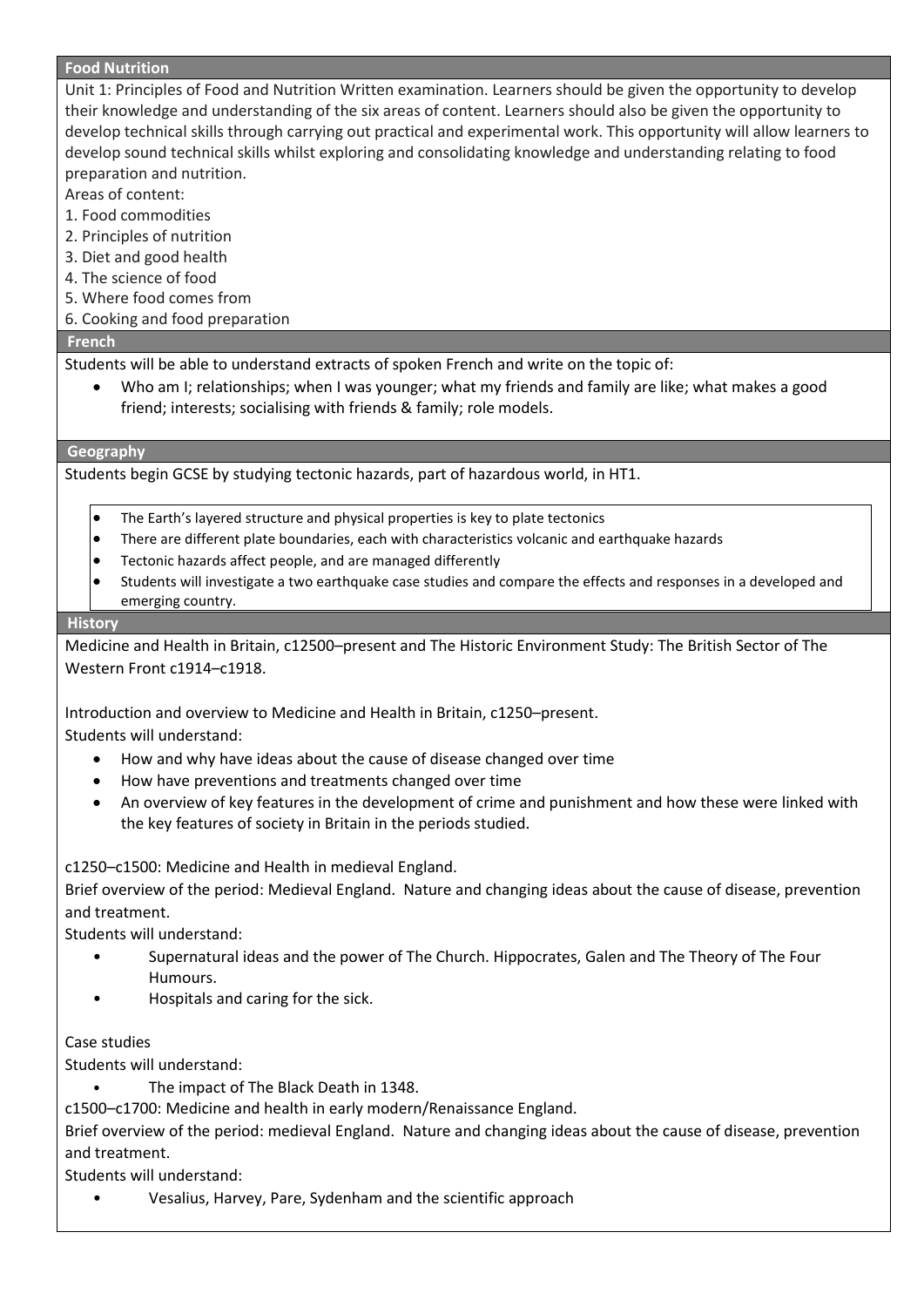## Case studies

Students will understand:

• The impact of The Great Plague

## **ICT**

BTEC Tech Award in Digital Information Technology is a practical introduction to life and work in the industry. Students will be:

- developing technical skills and techniques
- planning a digital solution for a given brief
- developing an understanding of what cyber security is and the importance of legal and ethical considerations when using modern technologies

Students will be completing 2 components in Y10. They will be:

## **Component 1 - Exploring User Interface Design Principles and Project Planning Techniques**

Aim: How to project plan the design and development of a user interface. Assessment: internally assessed assignments

During Component 1 students will:

- explore user interface design and development principles
- discover how to develop and review a digital user interface
- investigate how to use project planning techniques to manage a digital project

## **Component 2 - Collecting, Presenting and Interpreting Data**

Aim: process and interpret data and draw conclusions Assessment: internally assessed assignments

During Component 2 students will:

- explore how data impacts on individuals and organisations
- develop a dashboard using data manipulation tools
- draw conclusions and make recommendations on data intelligence

#### **Maths**

- Y10HT1 Students will study
- Plot and read Coordinates in all four quadrants
- Draw, label and scale axes
- Plot straight line graphs
- Recognise, sketch and interpret straight line graphs
- Find approximate solutions using a graph
- Find the coordinates of the midpoint of a line segment
- Real life graphs: ready reckoner graphs, conversion graphs, fuel bills graphs,
- fixed charge and cost per unit
- Identify and interpret gradients and intercepts of straight line graphs
- Identify and interpret gradient from an equation  $y = mx + c$
- Interpret distance–time graphs, and calculate: the speed of individual sections,
- total distance and total time
- Change between standard units e.g. time, mass, length, money, volume, area
- Change between compound units e.g. speed, rates of pay, prices
- Work out time intervals for graph scales
- Recognise, sketch and interpret graphs of … quadratic functions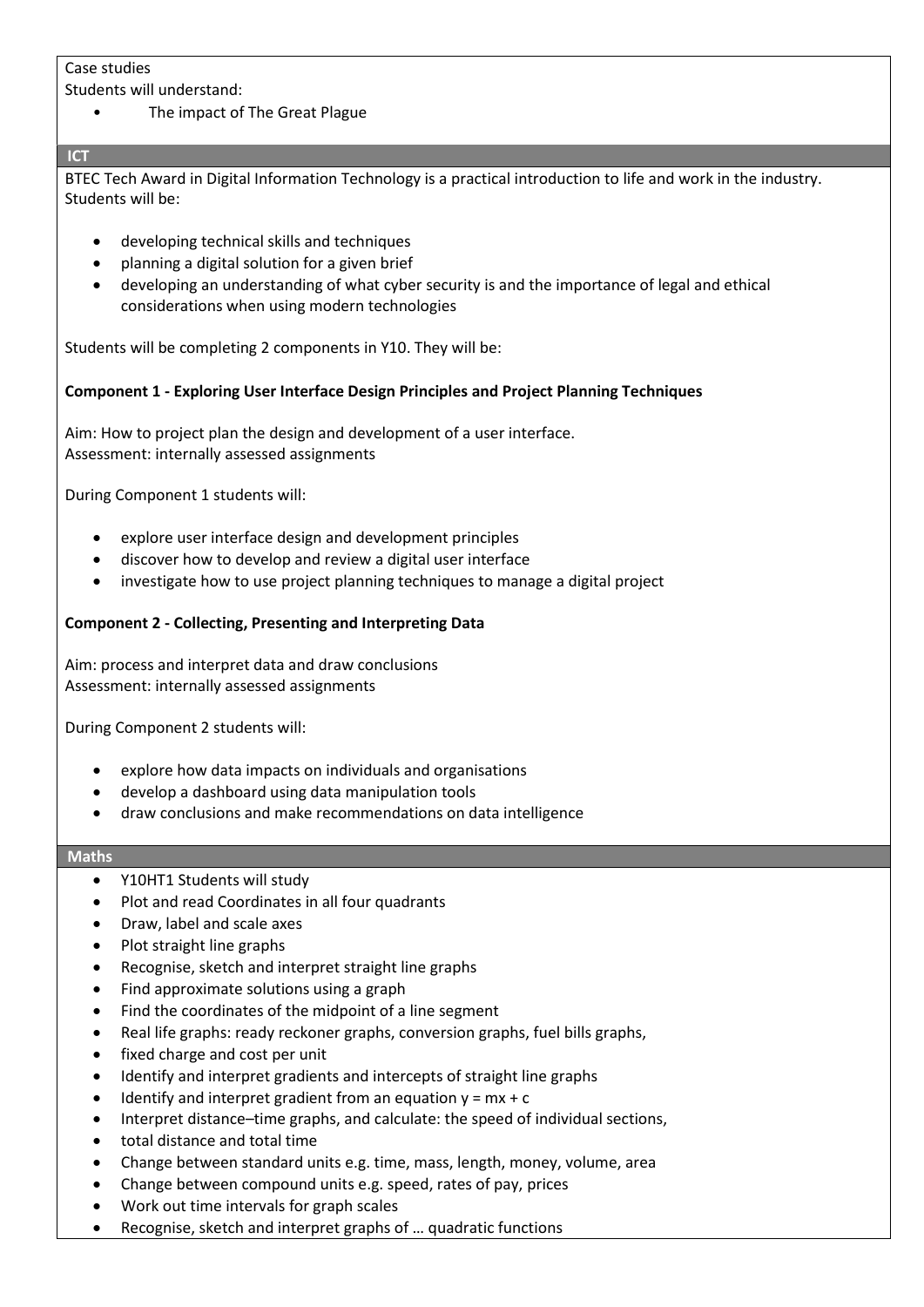#### **Music**

Unit 1: The Music Industry (External Exam)

In this unit students will gain a good understanding of the scope of the music industry with a view to getting work in and using the organisations that exist. They will investigate music organisations to find out about the work they do and how they relate to and rely on one another. They will also be given the opportunity to find out about the people who work in these organisations, from performers to people who work in technical, production and administrative roles

Unit 5 Introducing Music Performance (Internal Coursework)

In this unit students will develop their musical performance techniques in relation to their instrument or voice. This will be evidenced through recordings of milestone session, Students will also track their own progress, and identify strengths and areas for development through a unit log. Students will apply the skills they have explored and developed to a performance of a specific piece or pieces of music. They will present a solo or work together to produce an ensemble performance.

#### **Performing Arts**

Students will complete Component 1 (Performance work 1)

- Describe the stylistic qualities of practitioners' work, with reference to relevant examples across three performance styles.
- Describe the roles, responsibilities and skills of practitioners, using relevant examples across three performance styles.
- Discuss the stylistic qualities of practitioners' work using appropriate examples to justify how roles, responsibilities and skills contribute to creative intentions and purpose across three performance styles.
- Assess the stylistic qualities of practitioners' work using considered examples to show how roles, responsibilities and skills contribute to creative intentions and purpose across three performance styles.
- Describe the processes, skills and approaches used by practitioners to create performance work, with relevant reference to examples of repertoire.
- Describe the interrelationships between components used in performance, with reference to relevant examples of repertoire.
- Discuss the interrelationships between processes, skills and approaches used by practitioners, with appropriate reference to examples of repertoire used to demonstrate how they contribute to performance work.
- Explain the interrelationships between processes, skills and approaches used by practitioners, with considered reference to examples of repertoire used to demonstrate how they contribute effectively to performance work.

#### **Physical Education**

Students will study Unit 1 – Fitness for Sport and Exercise

Learning Aim A: Know about the components of fitness and the principles of training Learning Aim B: Explore different fitness training methods Learning Aim C: Investigate fitness testing to determine fitness levels.

#### **Religious Education**

In Y10 and Y11 RE is taught within the Opening Minds program.

#### **Science**

## **Organisation**

Students will be able to:

-Describe the nature of enzyme molecules and relate their activity to temperature and pH changes.

-Carry out rate calculations for chemical reactions.

-Use the 'lock and key theory' as a simplified model to explain enzyme action.

-Recall the sites of production and the action of amylase, proteases and lipases.

-Understand simple word equations for enzymatic reactions but no chemical symbol equations are required.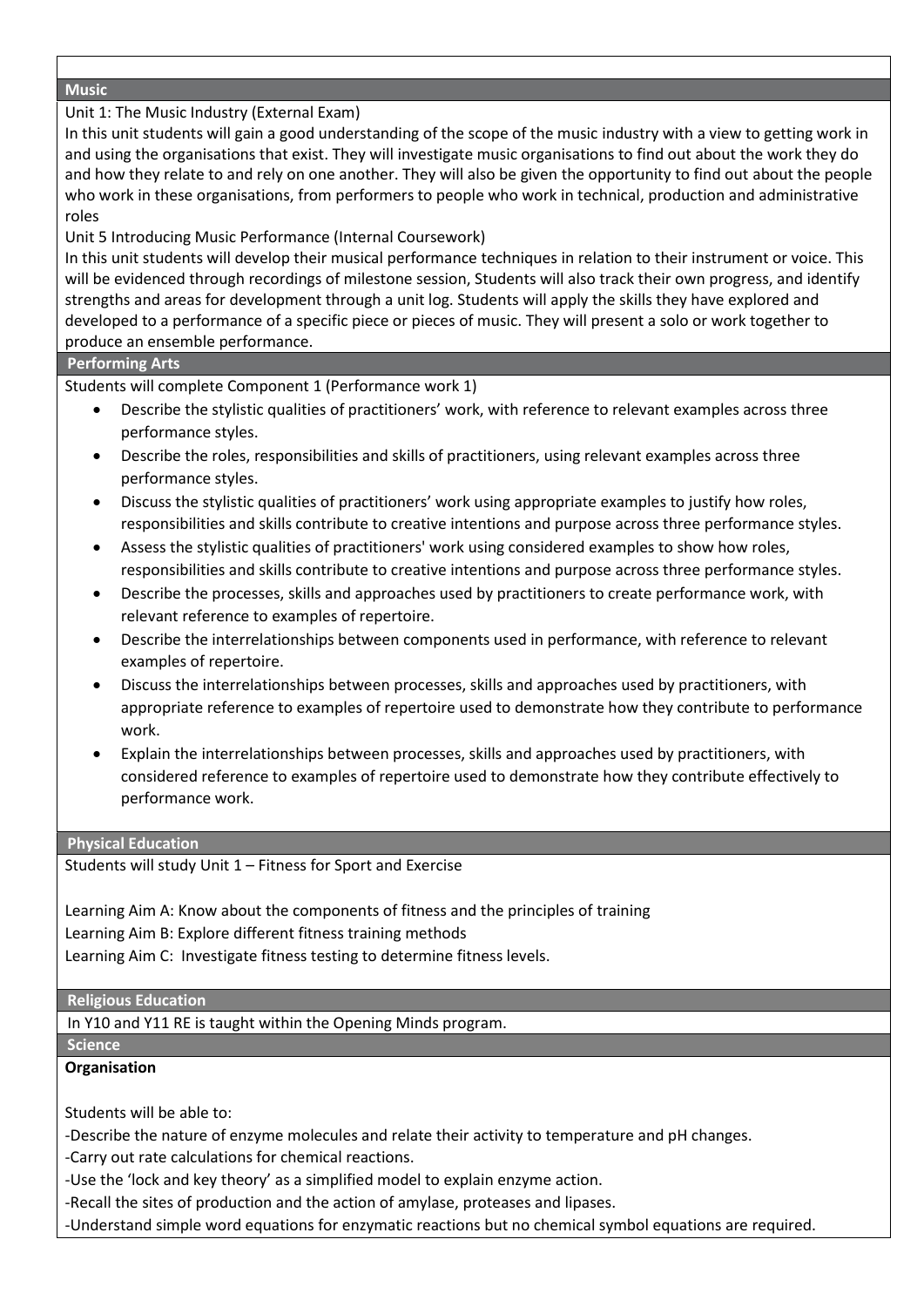-Describe the structure and functioning of the human heart.

-Describe what an artificial pacemaker is and explain how they work.

-Explain how the structure of blood vessels relates to their functions.

-Describe the structure and functioning of the human lungs, including how they are adapted for gaseous exchange.

-Use simple compound measures such as rate and carry out rate calculations for blood flow.

-Describe the functions of plasma, red blood cells, white blood cells and platelets.

-Recognise different types of blood cells in a photograph or diagram. -Explain how different types of blood cells are adapted to their functions.

-Evaluate the advantages and disadvantages of treating cardiovascular diseases by drugs, mechanical devices or transplant.

-Explain how the structures of plant tissues are related to their functions.

## **Bonding, structure, and the properties of matter**

Students will be able to:

-Explain chemical bonding in terms of electrostatic forces and the transfer or sharing of electrons.

-Draw dot and cross diagrams for ionic compounds formed by metals in Groups 1 and 2 with non-metals in Groups 6 and 7.

-Work out the charge on the ions of metals and non-metals from the group number of the element, limited to the metals in Groups 1 and 2, and non-metals in Groups 6 and 7.

-Describe the structure of sodium chloride.

-Deduce that a compound is ionic from a diagram of its structure.

-Work out the empirical formula of an ionic compound from a given model or diagram that shows the ions in the structure.

-Recognise common substances that consist of small molecules from their chemical formula.

-Draw dot and cross diagrams for the molecules of hydrogen, chlorine, oxygen, nitrogen, hydrogen chloride, water, ammonia and methane.

-Predict the states of substances at different temperatures given appropriate data.

-Explain the different temperatures at which changes of state occur in terms of energy transfers and types of bonding -Recognise that atoms themselves do not have the bulk properties of materials.

-Describe the limitations of using dot and cross, ball and stick, two and three-dimensional diagrams to represent a giant ionic structure.

-Recognise substances as small molecules, polymers from diagrams showing their bonding.

-Represent the covalent bonds in small molecules, in the repeating units of polymers and in parts of giant covalent structures, using a line to represent a single bond.

-Describe the limitations of using dot and cross, ball and stick, two and three-dimensional diagrams to represent molecules or giant structures.

-Deduce the molecular formula of a substance from a given model or diagram showing the atoms and bonds in the molecule.

-Recognise substances as metallic giant structures from diagrams showing their bonding.

-Describe the properties of ionic compounds including melting points, solubility and conductivity.

-Use the idea that intermolecular forces are weak compared with covalent bonds to explain the bulk properties of molecular substances.

-Recognise polymers from diagrams showing their bonding and structure.

-Recognise giant covalent structures from diagrams showing their bonding and structure.

-Explain the properties of diamond in terms of its structure and bonding.

-Explain the properties of graphite in terms of its structure and bonding.

-Know that graphite is similar to metals in that it has delocalised electrons.

-Explain why metals are good conductors of electrical charge and thermal energy.

-Explain why alloys are harder than pure metals in terms of distortion of the layers of atoms in the structure of a pure metal.

-Recognise graphene and fullerenes from diagrams and descriptions of their bonding and structure.

-Give examples of the uses of fullerenes, including carbon nanotubes.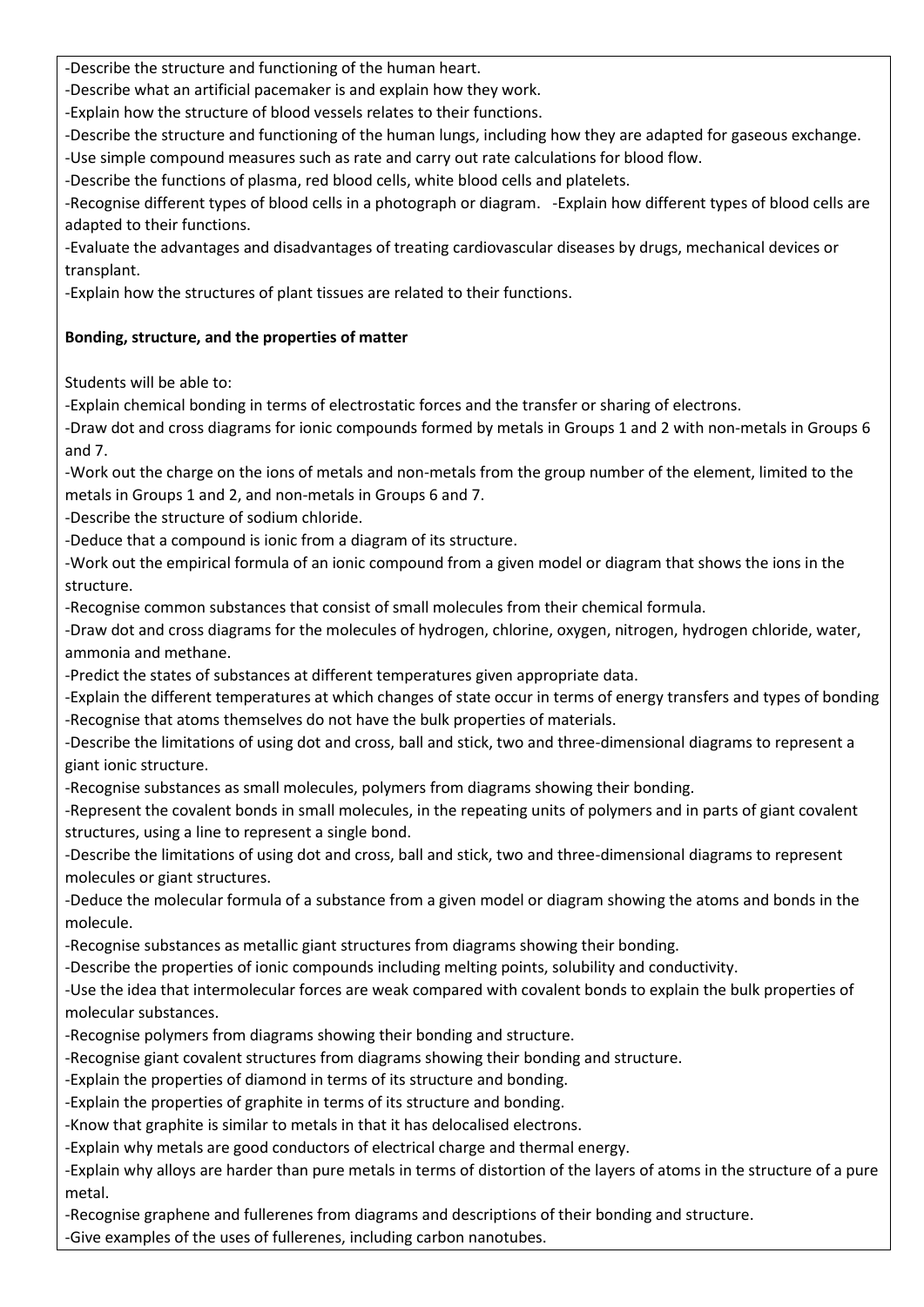-Include appropriate state symbols in chemical equations for reactions.

-(HT only) Explain the limitations of the particle theory in relation to changes of state when particles are represented by solid inelastic spheres which have no forces between them.

## **Energy**

Students will be able to:

-Describe all the changes involved in the way energy is stored when a system changes.

-Calculate the amount of energy associated with a moving object, a stretched spring and an object raised above ground level.

-Recall and apply the equation for kinetic energy.

-Apply the equation for elastic potential energy.

-Recall and apply the equation for gravitational potential energy.

-Define specific heat capacity.

-Recall and apply the equation for change in thermal energy.

-Required Practical 14

-Recall and apply the equations power = energy transferred/time and power = work done/time

-Give examples that illustrate the definition of power.

-Describe with examples where there are energy transfers in a closed system, that there is no net change to the total energy.

-Describe, with examples, how in all system changes energy is dissipated, so that it is stored in less useful ways. -Explain ways of reducing unwanted energy transfers, for example through lubrication and the use of thermal insulation.

-Describe how the rate of cooling of a building is affected by the thickness and thermal conductivity of its walls.

-Recall and apply both equations for efficiency.

-Describe ways to increase the efficiency of an intended energy transfer.

-Describe the main energy sources available

-Distinguish between energy resources that are renewable and energy resources that are non-renewable.

-Compare ways that different energy resources are used, the uses to include transport, electricity generation and heating.

-Understand why some energy resources are more reliable than others.

-Describe the environmental impact arising from the use of different energy resources.

-Explain patterns and trends in the use of energy resources.

-Consider the environmental issues that may arise from the use of different energy resources.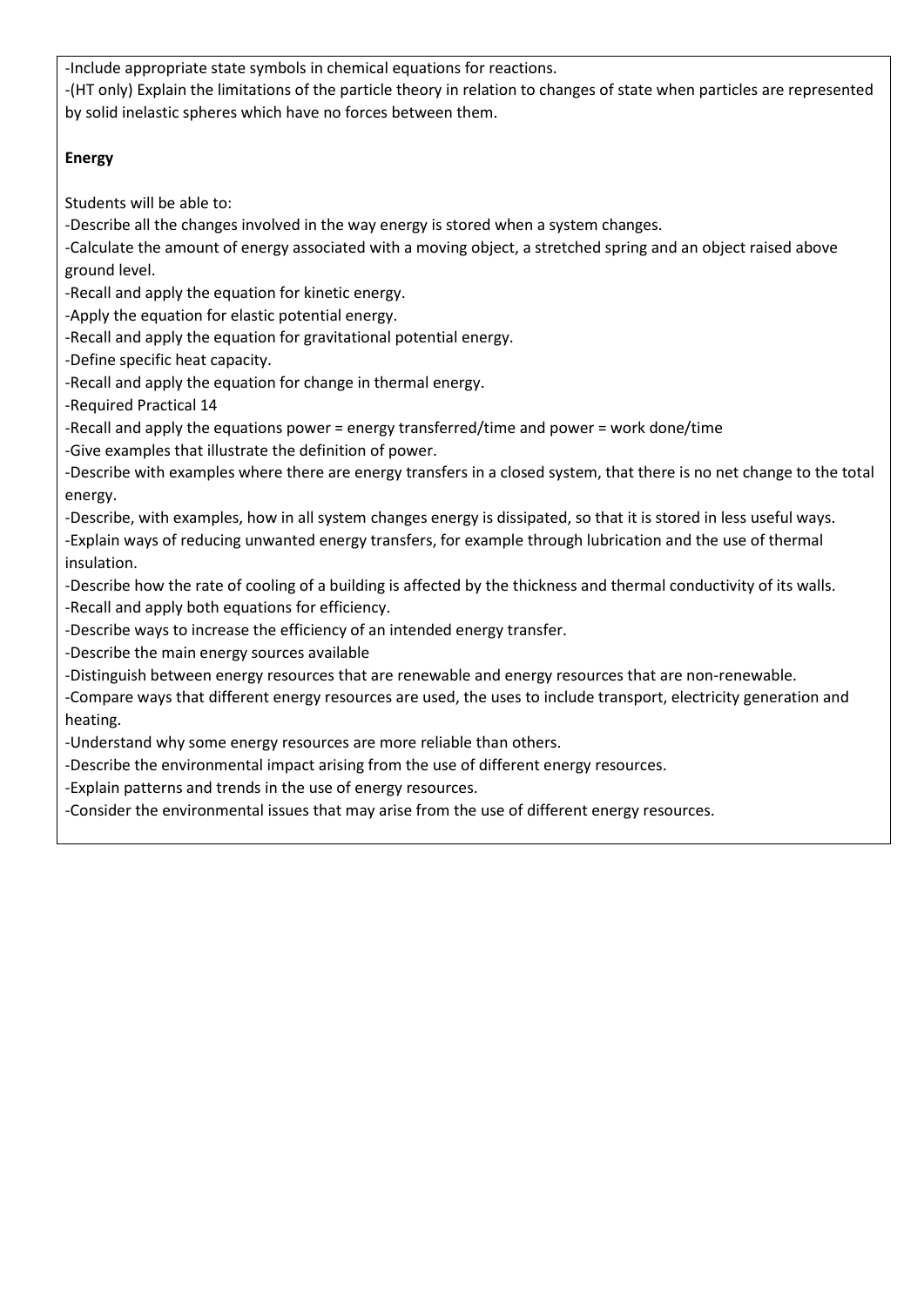#### **Year 10 HT2**

#### **This term, the following aspects of the curriculum will be covered in your child's class:**

#### **Art & Design/Textiles**

Students will be introduced three specialist pathways. They will discover how the design or making cycle works in art and design practice and learn about the specialist materials, techniques and processes of these specialist pathways. They will learn how professionals research widely from different sources to gain inspiration and how this helps them to generate ideas. Whichever vocational pathway students work in; they will continuously review their work to ensure that it meets their creative intentions. They will explore, experiment with and learn how to use specialist materials and techniques relevant to their brief. Students will develop their chosen specialist skills either in fine art, photography or textile. They will also learn about, and record, the health and safety issues associated with the traditional and contemporary media, techniques and processes that you use. Creative intentions. They will explore, experiment with and learn how to use specialist materials and techniques relevant to their brief. Students will develop their chosen specialist skills either in fine art, photography or textile. They will also learn about, and record, the health and safety issues associated with the traditional and contemporary media, techniques and processes that you use.

## **Business**

#### **GCSE**

- The competitive environment
- Aims and objectives
- Costs and revenue
- Breakeven
- Cashflow

## **OCR Enterprise and marketing**

Carrying on with producing the  $1<sup>st</sup>$  piece of controlled assessment students will study:

- How to apply market segmentation to build a customer profile
- Create a design mix for a new product
- Produce designs for their product proposal

#### **Computing**

### **Data representation**

You should understand:

- bit, nibble, byte, kilobyte, megabyte, gigabyte, terabyte, petabyte
- how data needs to be converted into a binary format to be processed by a computer

#### **Numbers**

You should understand:

- how to convert positive denary whole numbers (0–255) into 8 bit binary numbers and vice versa
- how to add two 8 bit binary integers and explain overflow errors which may occur
- binary shifts
- how to convert positive denary whole numbers (0–255) into 2 digit hexadecimal numbers and vice versa
- how to convert from binary to hexadecimal equivalents and vice versa
- check digits

#### **Characters**

You should understand:

- the use of binary codes to represent characters
- the term 'character-set'
- the relationship between the number of bits per character in a character set and the number of characters which can be represented (for example ASCII, extended ASCII and Unicode)

#### **Images**

You should understand: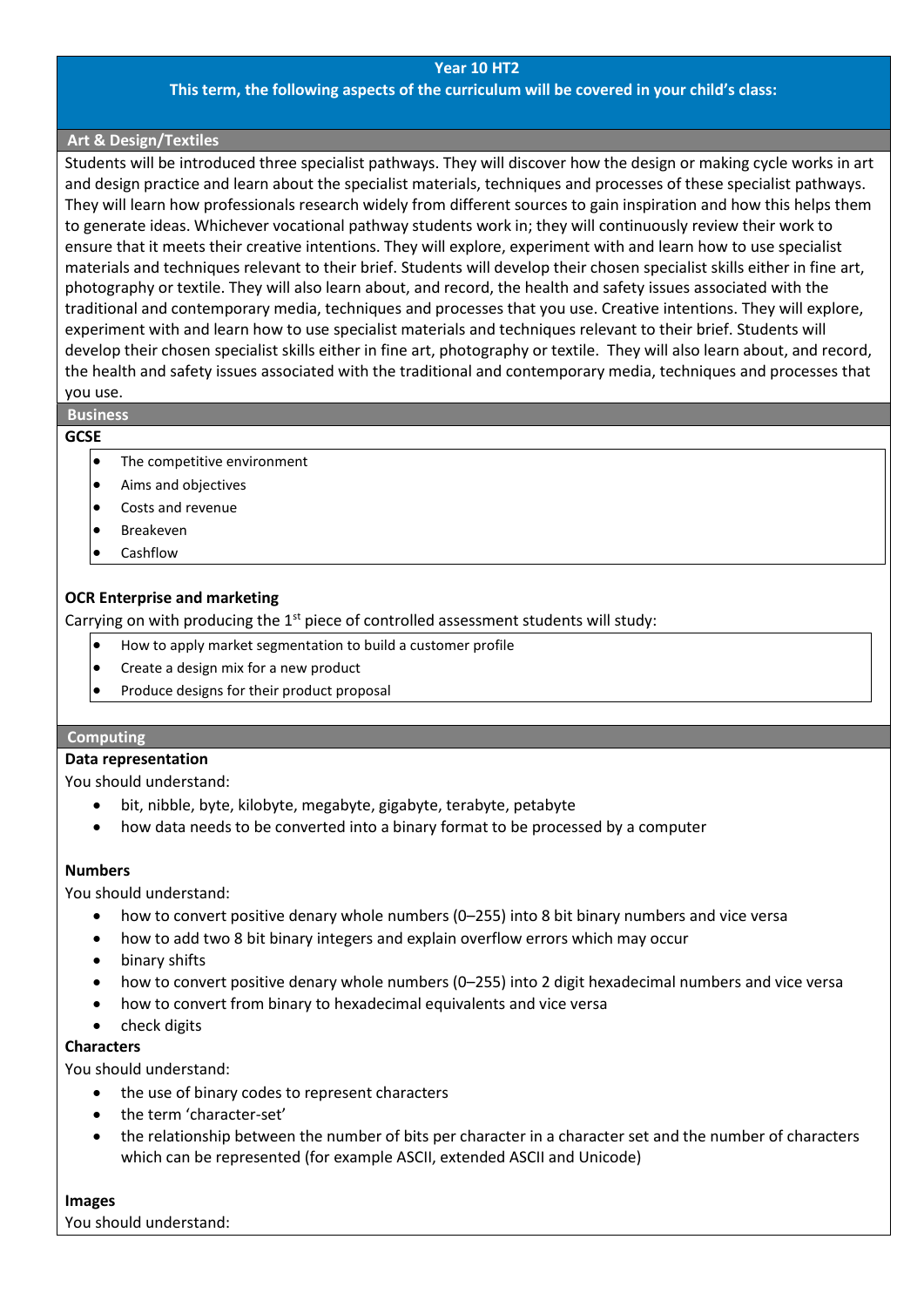- how an image is represented as a series of pixels represented in binary
- metadata included in the file
- the effect of colour depth and resolution on the size of an image file

#### **Sound**

You should understand:

- how sound can be sampled and stored in digital form
- how sampling intervals and other factors affect the size of a sound file and the quality of its playback

#### **Compression**

You should understand:

• need for compression

## **English**

#### **Language**

Students will be able to:

Select relevant evidence from both texts. Offer clear interpretation of relevant implicit information.

Make relevant developed comments on how writers use language/structure to achieve effects.

Make clear and accurate use of subject terminology to support views.

Evaluate clearly the effect(s) on the reader.

Show developed understanding of writer's methods.

Select a range of relevant textual references.

Make a clear and developed response to the focus of the statement.

Consistently match the tone of their writing to the audience.

Use increasingly sophisticated vocabulary for effect as well as a range of successful methods.

Make effective use of a range of clear and connected paragraphs with integrated connectives.

Use punctuation to create a range of sentences that are mostly accurate.

Spell and use grammar correctly, including complex and irregular words.

#### **Literature**

A Christmas Carol Students will be able to:

Form a clear response to the task Literature Paper 1

Use clear evidence from texts on Literature Paper 1 to support a developed response.

Clearly explain the writer's methods, and support explanations supported with references.

Clearly explain the effects of the writer's methods on the reader.

Clearly explain the ideas/contextual features and make links with the texts on Literature Paper 1.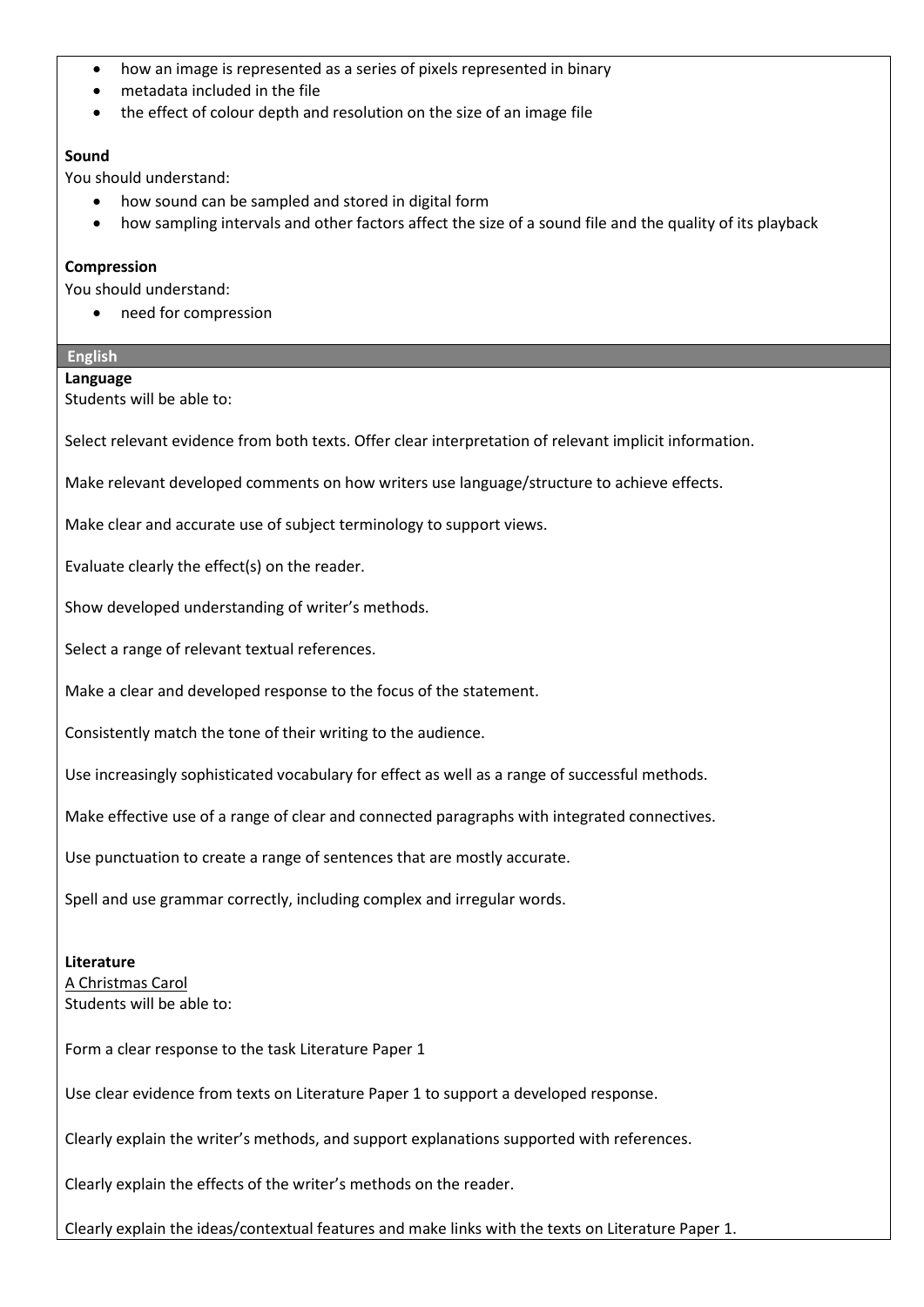#### **AND**

Unseen Poetry Students will be able to:

Form a clear response to the tasks across Papers 1 & 2.

Use clear evidence from the texts to support a developed response.

Clearly explain the writer's methods, and support explanations supported with references.

Clearly explain the effects of the writer's methods on the reader.

Clearly explain the ideas/contextual features and make links with the texts.

#### **Food Nutrition**

Unit 1: Principles of Food and Nutrition Written examination. Learners should be given the opportunity to develop their knowledge and understanding of the six areas of content. Learners should also be given the opportunity to develop technical skills through carrying out practical and experimental work. This opportunity will allow learners to develop sound technical skills whilst exploring and consolidating knowledge and understanding relating to food preparation and nutrition.

- Areas of content:
- 1. Food commodities
- 2. Principles of nutrition
- 3. Diet and good health
- 4. The science of food
- 5. Where food comes from
- 6. Cooking and food preparation

#### **French**

Students will be able to understand extracts of written French and take part in a conversation on the topic of:

- What school is like: school types; school day; subjects; rules and pressures; celebrating success.
- School activities: school trips; events & exchanges.

#### **Geography**

Students continue to study the hazardous earth topic

Climate change:

- The atmosphere operates as a system which transfers heat around the Earth
- Climate has changed in the past through natural causes
- Global climate is now changing as a result of human activity

#### Tropical storms:

- Tropical cyclones are caused by particular meteorological conditions
- Tropical cyclones present major natural hazards to people and places
- The impacts of tropical cyclones are linked to a country's ability to prepare and respond to them.

#### **History**

Medicine and Health in Britain, c12500–present and The Historic Environment Study: The British Sector of The Western Front c1914–c1918.

Medicine and Health in Britain, c1700-present Students will understand: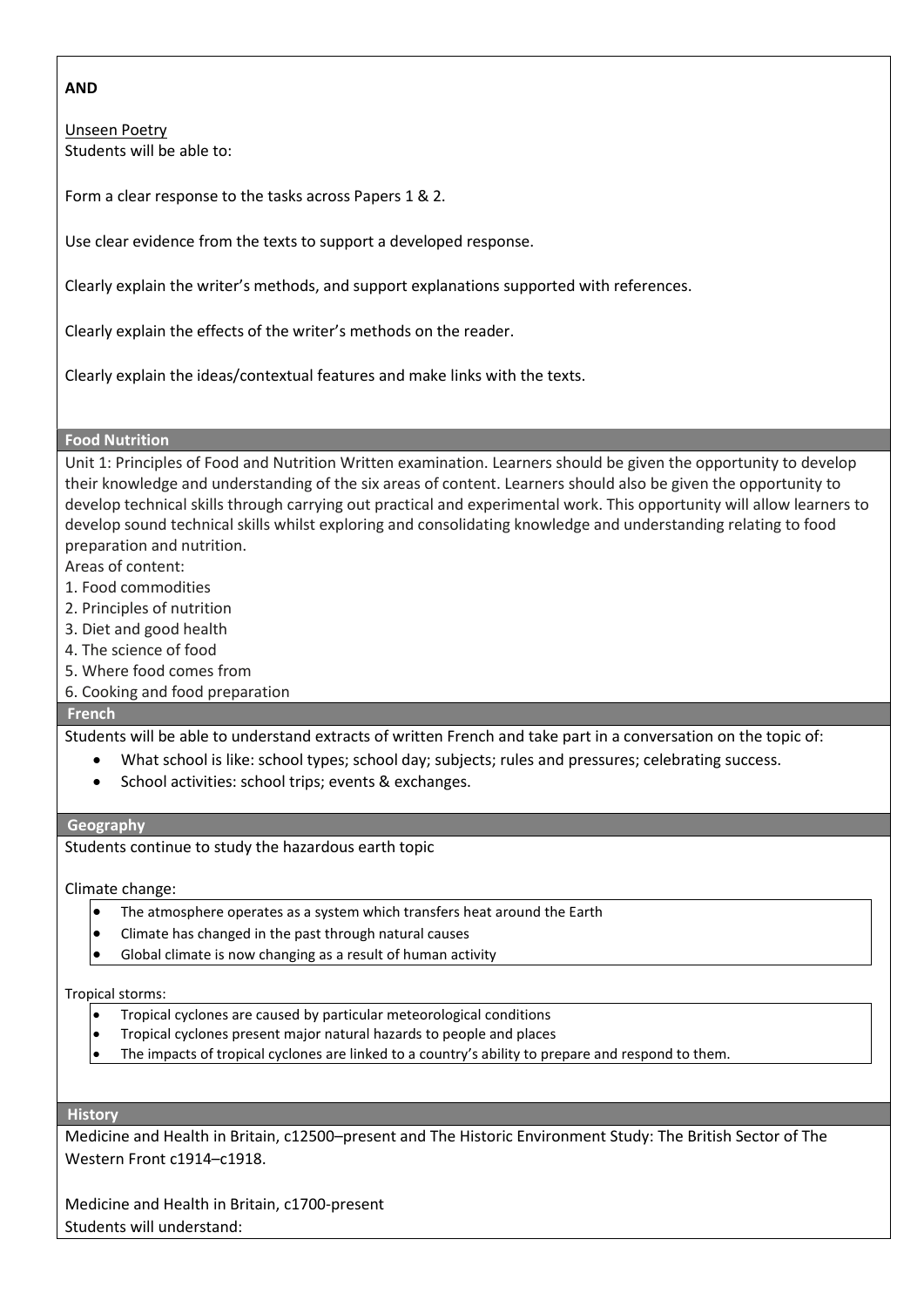- How and why have ideas about the cause of disease changed over time
- How have preventions and treatments changed over time
- An overview of key features in the development of crime and punishment and how these were linked with the key features of society in Britain in the periods studied.

c1700–c1900: Medicine and Health in Industrial England

Brief overview of the period: Industrial England: Nature and changing ideas about the cause of disease, prevention and treatment.

Students will understand:

- Louis Pasteur, Robert Koch, John Snow, Edward Jenner and their significance in regards to ideas about the cause of disease, prevention and treatment.
- Hospitals and caring for the sick.

## Case studies

Students will understand:

The impact of John Snow and the cholera epidemic

c1900–present: Medicine and health in Modern England.

Brief overview of the period: Modern England. Nature and changing ideas about the cause of disease, prevention and treatment.

Students will understand:

- Watson, Crick, Bevan and their significance in regard to ideas about the cause of disease, prevention and treatment.
- Hospitals and caring for the sick.

## Case studies

Students will understand:

The impact of lung cancer

**ICT** 

## **Component 1 - Exploring User Interface Design Principles and Project Planning Techniques**

Aim: How to project plan the design and development of a user interface. Assessment: internally assessed assignments

During Component 1 students will:

- explore user interface design and development principles
- discover how to develop and review a digital user interface
- investigate how to use project planning techniques to manage a digital project

#### **Maths**

- Solve two simultaneous equations in two variables (linear/linear) algebraically
- Find approximate solutions using a graph
- Derive two simultaneous equations, solve the equation and interpret the solution
- Recognise and sketch cubic graphs and the reciprocal graph
- Plot and interpret … reciprocal graphs
- Recognise and interpret graphs that illustrate direct and inverse proportion

## **Music**

Unit 1: The Music Industry (External Exam)

In this unit students will gain a good understanding of the scope of the music industry with a view to getting work in and using the organisations that exist. They will investigate music organisations to find out about the work they do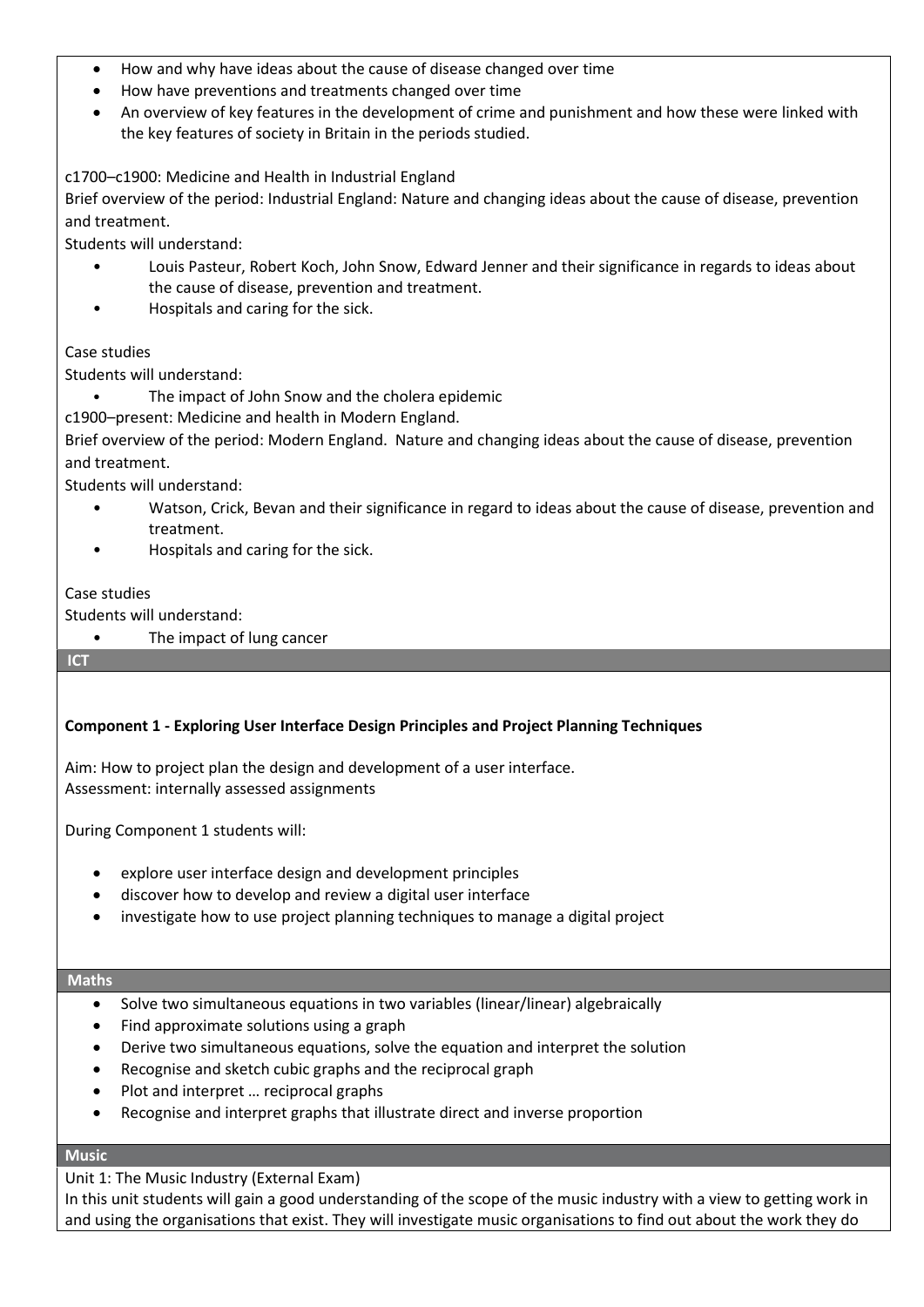and how they relate to and rely on one another. They will also be given the opportunity to find out about the people who work in these organisations, from performers to people who work in technical, production and administrative roles

Unit 5 Introducing Music Performance (Internal Coursework)

In this unit students will develop their musical performance techniques in relation to their instrument or voice. This will be evidenced through recordings of milestone session, Students will also track their own progress, and identify strengths and areas for development through a unit log. Students will apply the skills they have explored and developed to a performance of a specific piece or pieces of music. They will present a solo or work together to produce an ensemble performance.

| <b>Performing Arts</b> |  |
|------------------------|--|
|                        |  |

Students will complete Component 1 (Performance work 2)

- Describe the stylistic qualities of practitioners' work, with reference to relevant examples across three performance styles.
- Describe the roles, responsibilities and skills of practitioners, using relevant examples across three performance styles.
- Discuss the stylistic qualities of practitioners' work using appropriate examples to justify how roles, responsibilities and skills contribute to creative intentions and purpose across three performance styles.
- Assess the stylistic qualities of practitioners' work using considered examples to show how roles, responsibilities and skills contribute to creative intentions and purpose across three performance styles.
- Describe the processes, skills and approaches used by practitioners to create performance work, with relevant reference to examples of repertoire.
- Describe the interrelationships between components used in performance, with reference to relevant examples of repertoire.
- Discuss the interrelationships between processes, skills and approaches used by practitioners, with appropriate reference to examples of repertoire used to demonstrate how they contribute to performance work.

• Explain the interrelationships between processes, skills and approaches used by practitioners, with considered reference to examples of repertoire used to demonstrate how they contribute effectively to performance work.

**Physical Education**

## **Students will study Unit 1 – Fitness for Sport and Exercise**

Learning Aim A: Know about the components of fitness and the principles of training Learning Aim B: Explore different fitness training methods Learning Aim C: Investigate fitness testing to determine fitness levels.

**Religious Education**

In Y10 and Y11 RE is taught within the Opening Minds program.

## **Science**

## **Quantitative Chemistry**

Students will be able to:

-Use of multipliers in equations in normal script before a formula and in subscript within a formula.

-Define relative formula mass.

-Explain any observed changes in mass in non-enclosed systems during a chemical reaction given the balanced symbol equation for the reaction and explain these changes in terms of the particle model.

-Represent distributions of results, make estimations of uncertainty and use the range of a set of measurements about the mean as a measure of uncertainty.

-(HT only) - Define the term mole.

-(HT only) Understand that the measurement of amounts in moles can apply to atoms, molecules, ions, electrons, formulae and equations.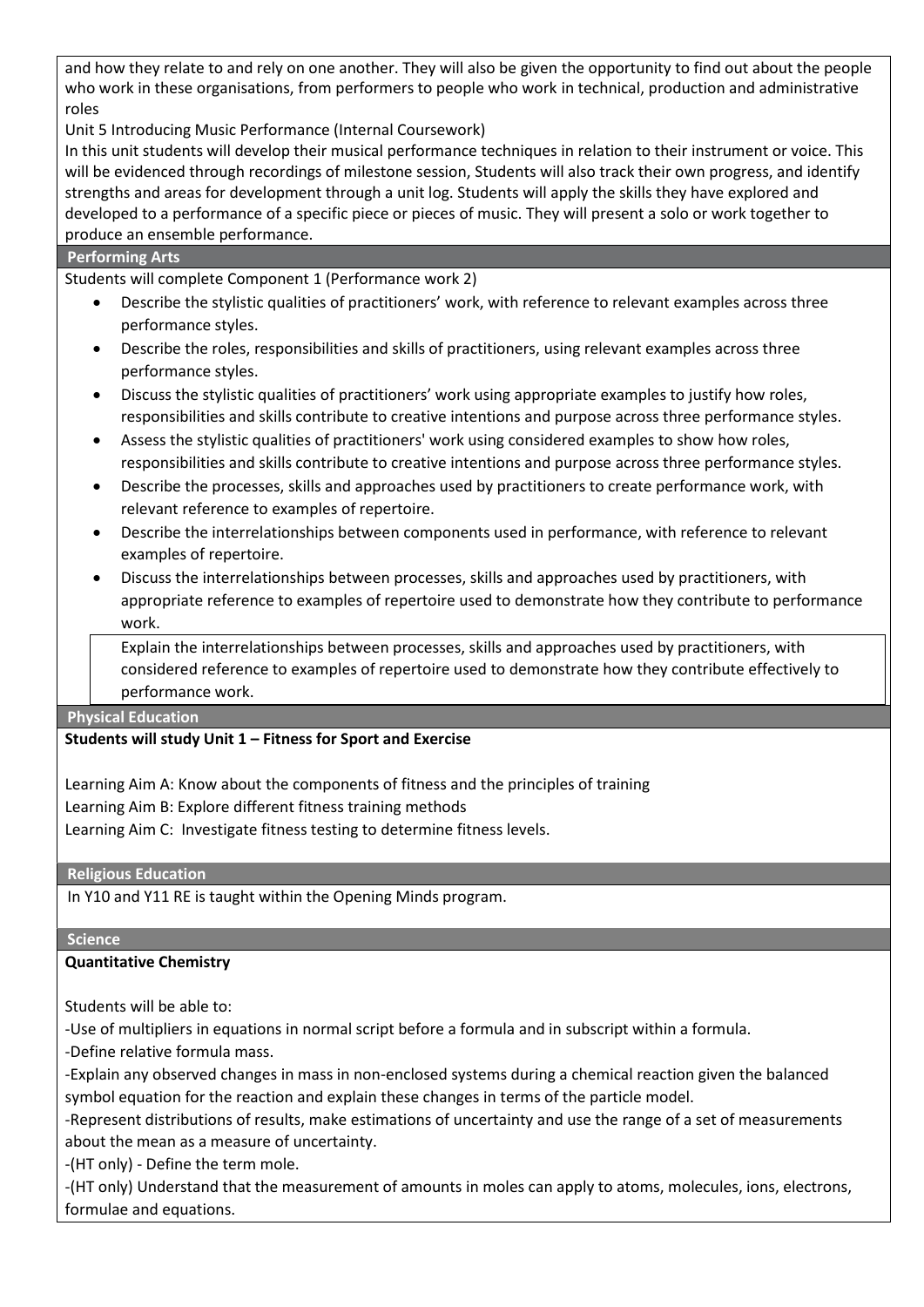-(HT only) Use the relative formula mass of a substance to calculate the number of moles in a given mass of that substance and vice versa.

-(HT only) Calculate the masses of substances shown in a balanced symbol equation.

-(HT only) Calculate the masses of reactants and products from the balanced symbol equation and the mass of a given reactant or product.

(HT only) Balance an equation given the masses of reactants and products

-Change the subject of a mathematical equation.

-(HT only) Explain the effect of a limiting quantity of a reactant on the amount of products it is possible to obtain in terms of amounts in moles or masses in grams.

-Calculate the mass of solute in a given volume of solution of known concentration in terms of mass per given volume of solution.

- (HT only) Explain how the mass of a solute and the volume of a solution is related to the concentration of the solution.

## **Infection and Response**

Students will be able to

-Describe the relationship between health and disease and the interactions.

-Describe the symptoms of fungal diseases (Rose black spot) and protist diseases (Malaria).

-Explain how fungal (Rose black spot) and protist diseases (Malaria) are spread in animals and plants.

-Describe how fungal diseases (Rose black spot) and protist diseases (Malaria) are treated.

-Describe the non-specific defence systems of the human body against pathogens.

-Explain the role of the immune system in the defence against disease.

-Explain how vaccination will prevent illness in an individual, and how the spread of pathogens can be reduced by immunising a large proportion of the population.

-Evaluate the global use of vaccination in the prevention of disease.

-Explain the use of antibiotics and other medicines in treating disease.

-Describe the process of discovery and development of potential new medicines, including preclinical and clinical testing.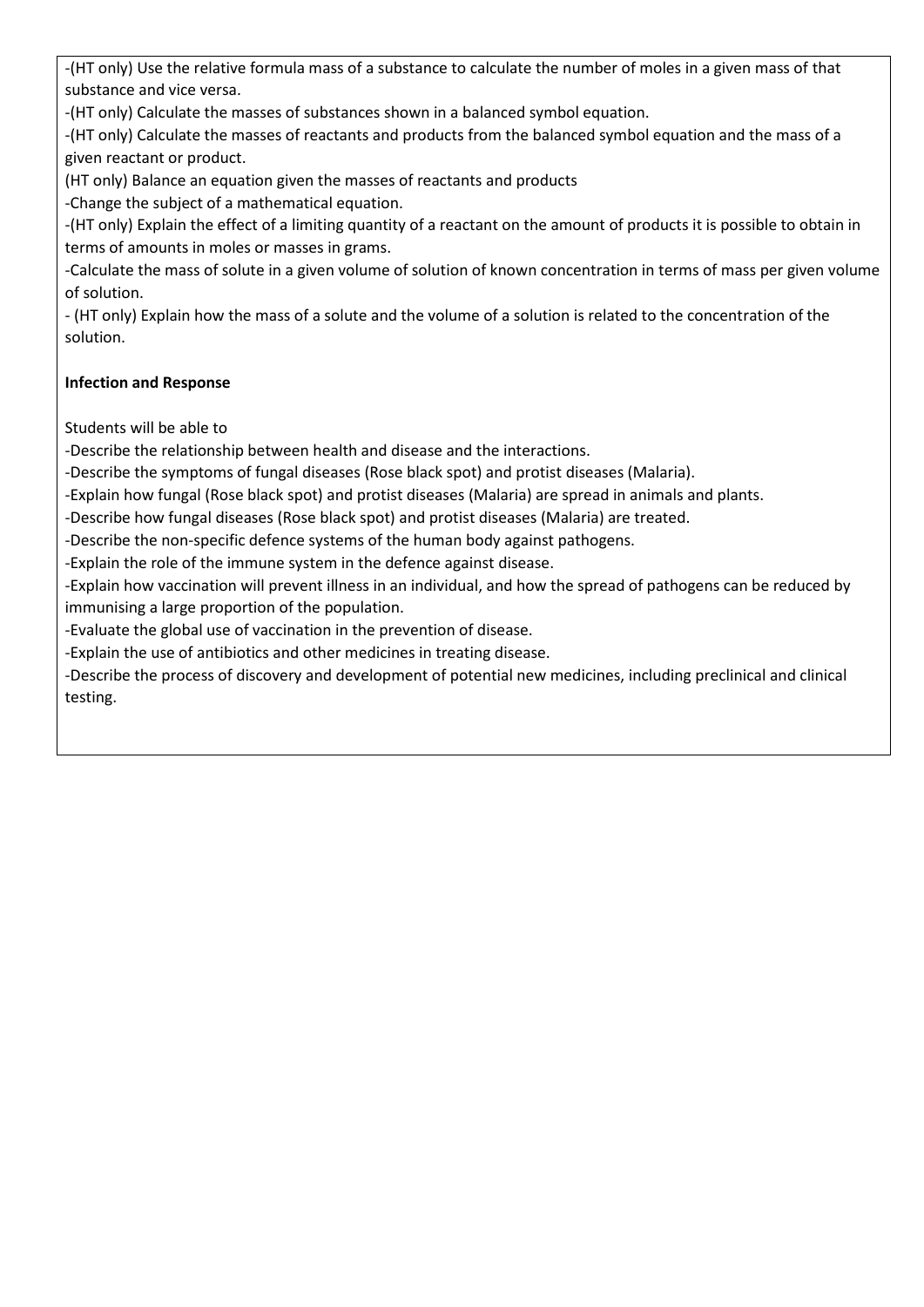#### **Year 10 HT3**

#### **This term, the following aspects of the curriculum will be covered in your child's class:**

#### **Art & Design/Textiles**

Students will focus their project through planning and organising, taking their ideas from concept to outcome. They will develop creative ideas, skills and intentions in response to a project brief and produce final outcomes that meet the requirements of the brief.

#### **Business**

#### **GCSE Business Studies**

- Sources of finance
- Options available to a start-up business
- Business location
- Marketing mix
- •

#### **OCR Enterprise and Marketing**

- Review their designs and produce a final product proposal
- Review whether the business proposal is financially viable by looking at predicted costs, revenues, profit and breakeven
- Apply an appropriate pricing strategy to their product
- Review the risks and challenges faced by the business proposal

## **Computing**

Students should understand:

- **t**he use of variables, constants, operators, inputs, outputs and assignments
- the use of the three basic programming constructs used to control the flow of a program
- the use of basic string manipulation
- the use of basic file handling operations:
- the use of records to store data
- the use of SQL to search for data
- the use of arrays (or equivalent) when solving problems, including both one and two dimensional arrays
- how to use sub programs (functions and procedures) to produce structured code
- the use of data types:
- the common arithmetic operators
- the common Boolean operators

#### **Algorithms**

Students should understand:

- computational thinking:
	- abstraction
	- decomposition
	- algorithmic thinking
- standard searching algorithms:
	- binary search
	- linear search
- standard sorting algorithms:
	- bubble sort
	- merge sort
	- insertion sort
- how to produce algorithms using:
	- pseudocode
	- using flow diagrams
- interpret, correct or complete algorithms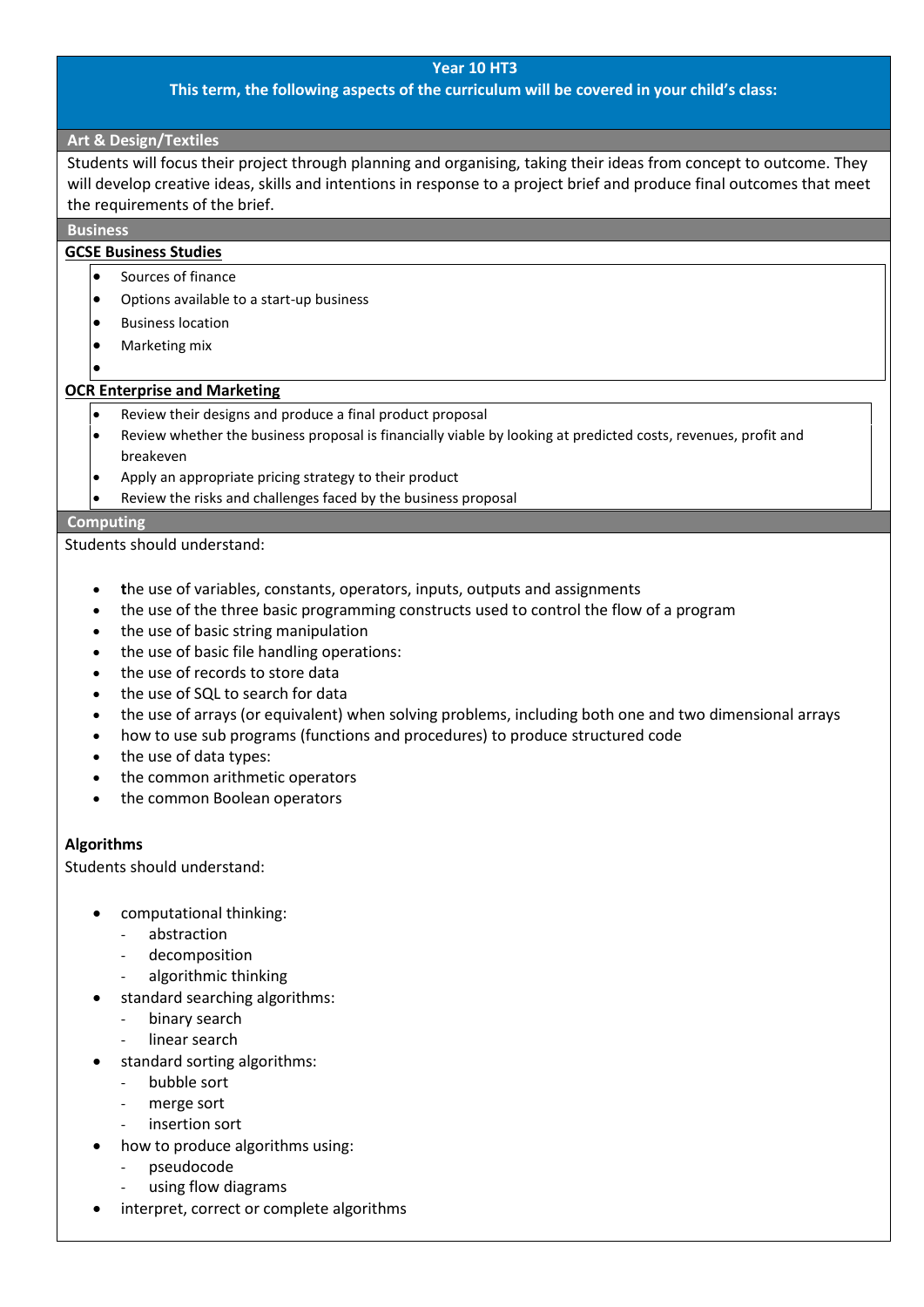### **Translators and facilities of languages**

Students should understand:

- characteristics and purpose of different levels of programming language, including low level languages • the purpose of translators
- the characteristics of an assembler, a compiler and an interpreter
- common tools and facilities available in an integrated development environment (IDE): - editors
- error diagnostics
- run-time environment
- translators

## **English**

#### **Language**

Students will be able to:

Select relevant evidence from both texts. Offer clear interpretation of relevant implicit information.

Make relevant developed comments on how writers use language/structure to achieve effects.

Make clear and accurate use of subject terminology to support your views.

Compare ideas and perspectives in a clear, relevant and developed way.

Explain clearly how writers' methods are used.

Make relevant references to both texts.

**Literature** A Christmas Carol Students will be able to:

Form a clear response to the task Literature Paper 1

Use clear evidence from texts on Literature Paper 1 to support a developed response.

Clearly explain the writer's methods, and support explanations supported with references.

Clearly explain the effects of the writer's methods on the reader.

Clearly explain the ideas/contextual features and make links with the texts on Literature Paper 1.

#### **Food Nutrition**

Unit 1: Principles of Food and Nutrition Written examination. Learners should be given the opportunity to develop their knowledge and understanding of the six areas of content. Learners should also be given the opportunity to develop technical skills through carrying out practical and experimental work. This opportunity will allow learners to develop sound technical skills whilst exploring and consolidating knowledge and understanding relating to food preparation and nutrition.

Areas of content:

- 1. Food commodities
- 2. Principles of nutrition
- 3. Diet and good health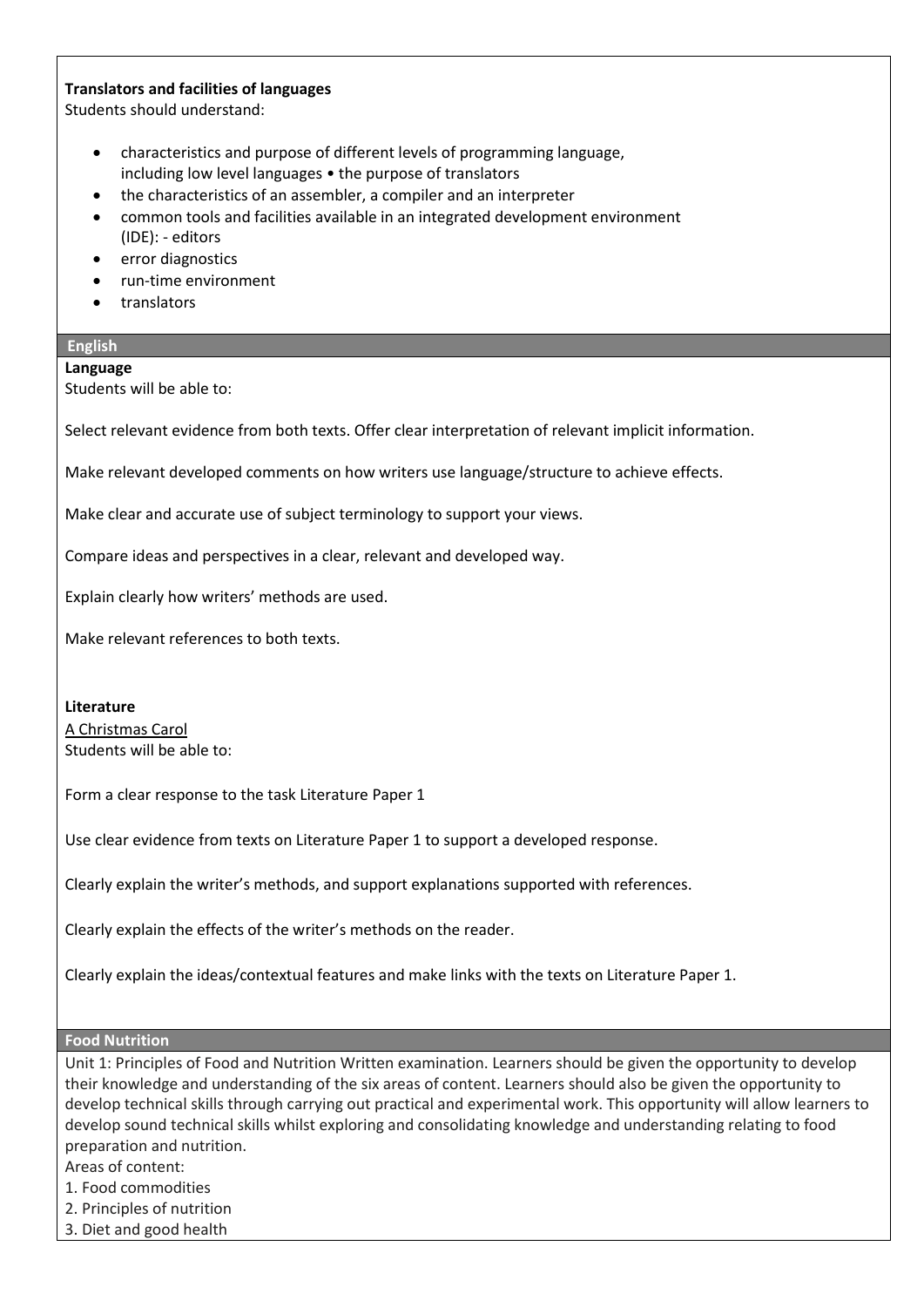- 4. The science of food
- 5. Where food comes from

## 6. Cooking and food preparation

### **French**

Students will be able to understand extracts of spoken French and write on the topic of:

- Holidays: preferences; experiences; destinations.
- Travel and tourist transactions: travel & accommodation; asking for help & dealing with problems; directions; eating out; shopping.
- Town, region and country: weather; places to see; things to do.

## **Geography**

Students now move to studying development dynamics

- There are different ways of defining and measuring development
- Theories of how inequalities are reduced and the approaches to development vary
- Students will investigate the development of a named case study

#### **History**

The Historic Environment Study: The British Sector of The Western Front c1914–c1918.

Students will understand:

- Illnesses and wounds in the trenches.
- New developments

The Historic Environment Study: The British Sector of The Western Front c1914–c1918. Brief overview of the context of the theatre of war.

**ICT** 

## **Component 1 - Exploring User Interface Design Principles and Project Planning Techniques**

Aim: How to project plan the design and development of a user interface. Assessment: internally assessed assignments

During Component 1 students will:

- explore user interface design and development principles
- discover how to develop and review a digital user interface
- investigate how to use project planning techniques to manage a digital project

#### **Maths**

- Y10HT3 Students will study
- Apply systematic listing strategies
- Describe probability using the probability scale, tables and frequency trees
- Apply ideas of randomness, fairness and equally likely events to calculate expected
- outcomes of multiple future experiments
- Calculate expected outcomes
- Mutually exclusive events sum to one
- Experimental and theoretical probability
- Venn diagrams and appropriate notation
- Possibility spaces/sample spaces
- Find a missing probability from a list or table including algebraic terms
- Convert large and small numbers into standard form and vice versa
- Add and subtract numbers in standard form
- Multiply and divide numbers in standard form
- Use of a calculator in standard form calculations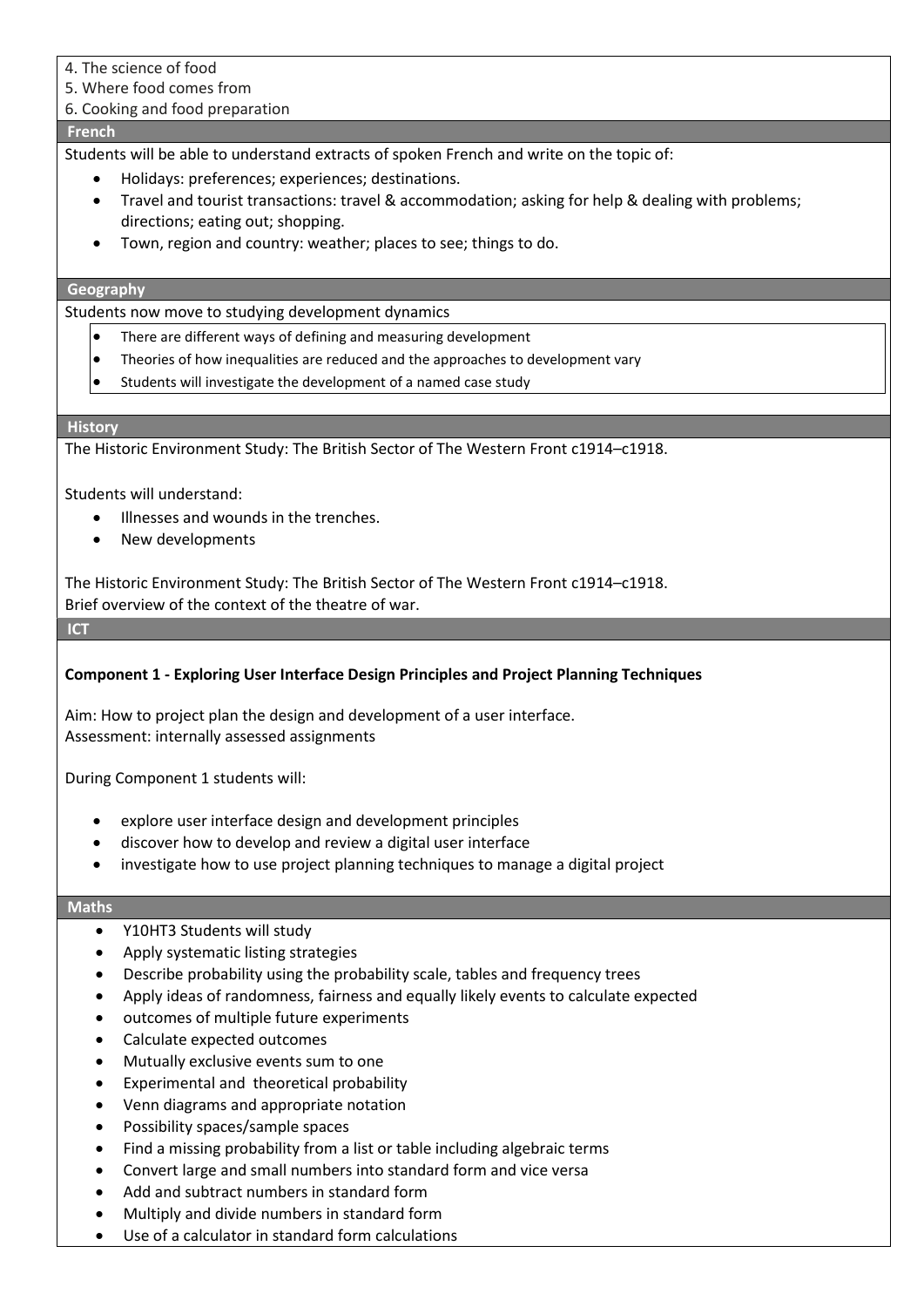### **Music**

## Unit 1: The Music Industry (External Exam)

In this unit students will gain a good understanding of the scope of the music industry with a view to getting work in and using the organisations that exist. They will investigate music organisations to find out about the work they do and how they relate to and rely on one another. They will also be given the opportunity to find out about the people who work in these organisations, from performers to people who work in technical, production and administrative roles

## Unit 5 Introducing Music Performance (Internal Coursework)

In this unit students will develop their musical performance techniques in relation to their instrument or voice. This will be evidenced through recordings of milestone session, Students will also track their own progress, and identify strengths and areas for development through a unit log. Students will apply the skills they have explored and developed to a performance of a specific piece or pieces of music. They will present a solo or work together to produce an ensemble performance.

## **Performing Arts**

Students will complete Component 3 (Formal Examination)

- Understand how to respond to a brief
- Select and develop skills and techniques in response to a brief
- Apply skills and techniques in a workshop performance in response to a brief
- Evaluate the development process and outcome in response to a brief

#### **Physical Education**

## **Students will complete Unit 2 – Practical Performance in Sport**

Learning Aim A: Understand the rules, regulations and scoring systems for selected sports.

Learning Aim B- Practically demonstrate skills, techniques and tactics in selected sports.

Learning Aim C- Be able to review sports performance.

**Religious Education**

In Y10 and Y11 RE is taught within the Opening Minds program.

#### **Science**

#### **Electricity**

Students will be able to:

-Draw and interpret circuit diagrams.

-Recall and apply the equation for charge flow and current.

-Recall and apply the equation for potential difference.

-Required Practical 15

-Explain that, for some resistors, the value of R remains constant but that in others it can change as the current changes.

-Explain the design and use of a circuit to measure the resistance of a component by measuring the current through, and potential difference across, the component.

-Draw an appropriate circuit diagram using correct circuit symbols.

-Use graphs to explore whether circuit elements are linear or non-linear and relate the curves produced to their function and properties.

-Required Practical 16

-Use circuit diagrams to construct and check series and parallel circuits that include a variety of common circuit components.

-Describe the difference between series and parallel circuits.

-Explain qualitatively why adding resistors in series increases the total resistance whilst adding resistors in parallel decreases the total resistance.

-Explain the design and use of dc series circuits for measurement and testing purposes.

-Calculate the currents, potential differences and resistances in dc series circuits.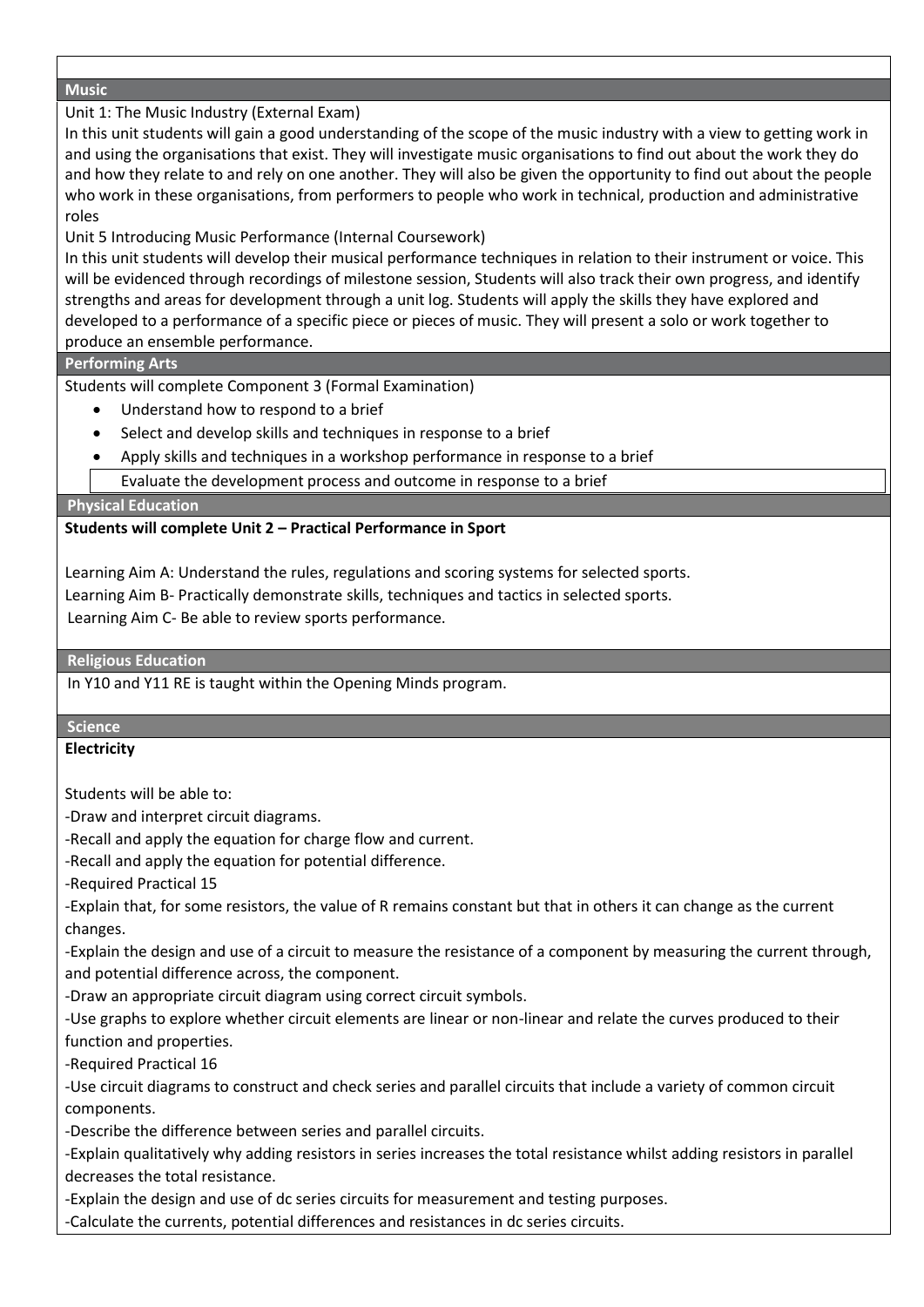-Solve problems for circuits which include resistors in series using the concept of equivalent resistance.

-Explain the difference between direct and alternating potential difference.

-Explain that a live wire may be dangerous even when a switch in the mains circuit is open.

-Explain the dangers of providing any connection between the live wire and Earth.

-Recall and apply the equation power = potential difference x current and power = (current)2 x resistance

-Describe how different domestic appliances transfer energy from batteries or ac mains to the kinetic energy of electric motors or the energy of heating devices.

-Recall and apply the equations for energy transferred.

-Explain how the power of a circuit device is related to:

•the potential difference across it and the current through it.

•the energy transferred over a given time.

-Describe, with examples, the relationship between the power ratings for domestic electrical appliances and the changes in stored energy when they are in use.

-Explain why the National Grid system is an efficient way to transfer energy.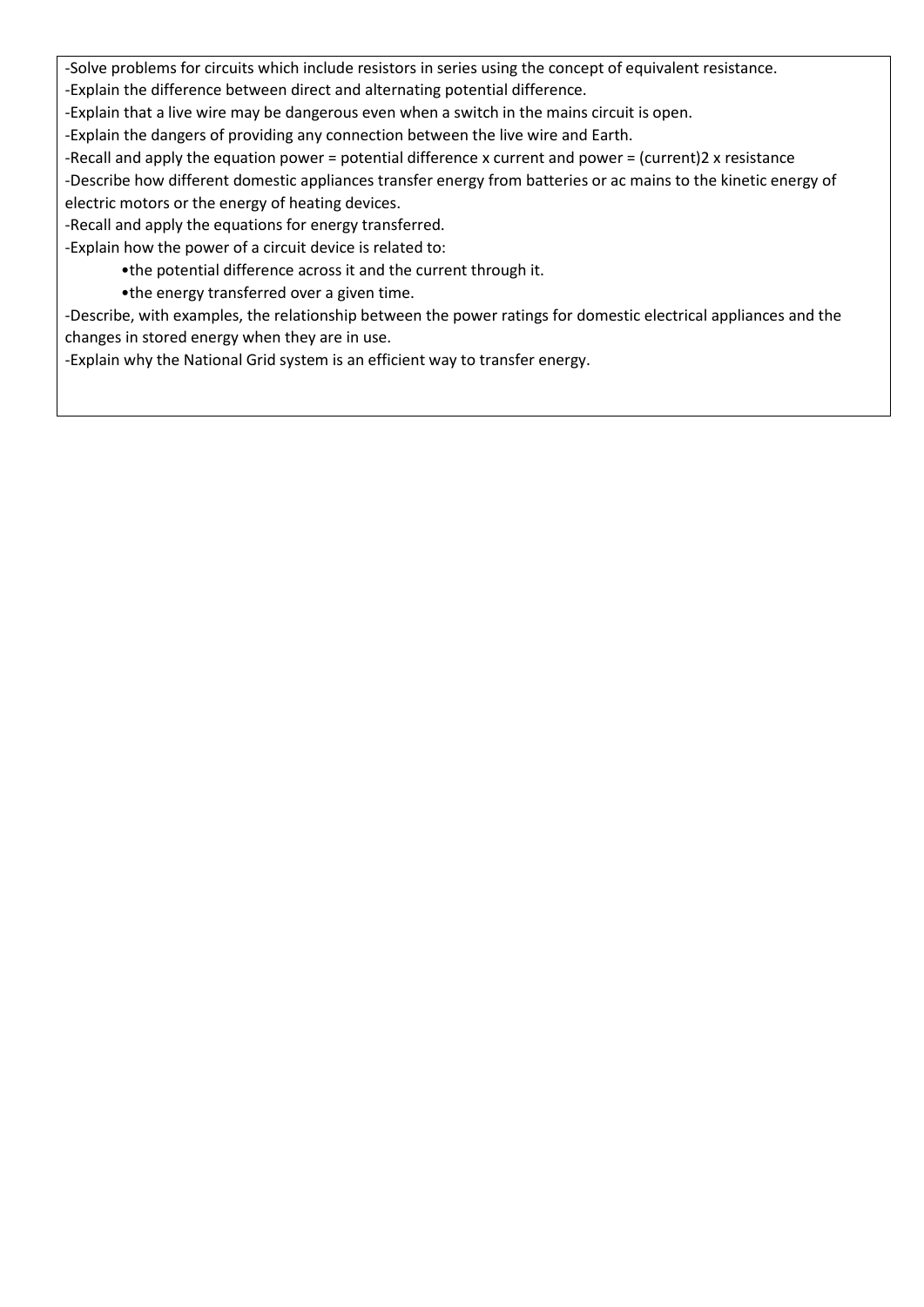#### **Year 10 HT4**

#### **This term, the following aspects of the curriculum will be covered in your child's class:**

#### **Art & Design/Textiles**

Students will focus their project through planning and organising, taking their ideas from concept to outcome. They will develop creative ideas, skills and intentions in response to a project brief and produce final outcomes that meet the requirements of the brief.

**Business**

## **GCSE Business studies**

- Marketing mix (continued from last term)
- The business plan
- Stakeholders
- Technology and business
- Legislation and business

#### **OCR Enterprise and Marketin**g

This term students will begin the second piece of controlled assessment. This looks at how they will promote and brand their business idea.

- Develop a brand identity for their product to target a specific customer profile including the branding methods they would use.
- Produce a competitor analysis
- Identify opportunities and threats in the external environment.

#### **Computing**

You should understand:

- types of networks:
	- LAN (Local Area Network)
	- WAN (Wide Area Network)
- factors that affect the performance of networks
- the different roles of computers in a client-server and a peer-to-peer network
- the hardware needed to connect stand-alone computers into a Local Area
- network:
	- routers/switches

## **English**

#### **Language**

Students will be able to:

Select relevant evidence from both texts. Offer clear interpretation of relevant implicit information.

Make relevant developed comments on how writers use language/structure to achieve effects.

Make clear and accurate use of subject terminology to support your views.

Compare ideas and perspectives in a clear, relevant and developed way.

Explain clearly how writers' methods are used.

Make relevant references to both texts.

Evaluate clearly the effect(s) on the reader.

Show developed understanding of writer's methods.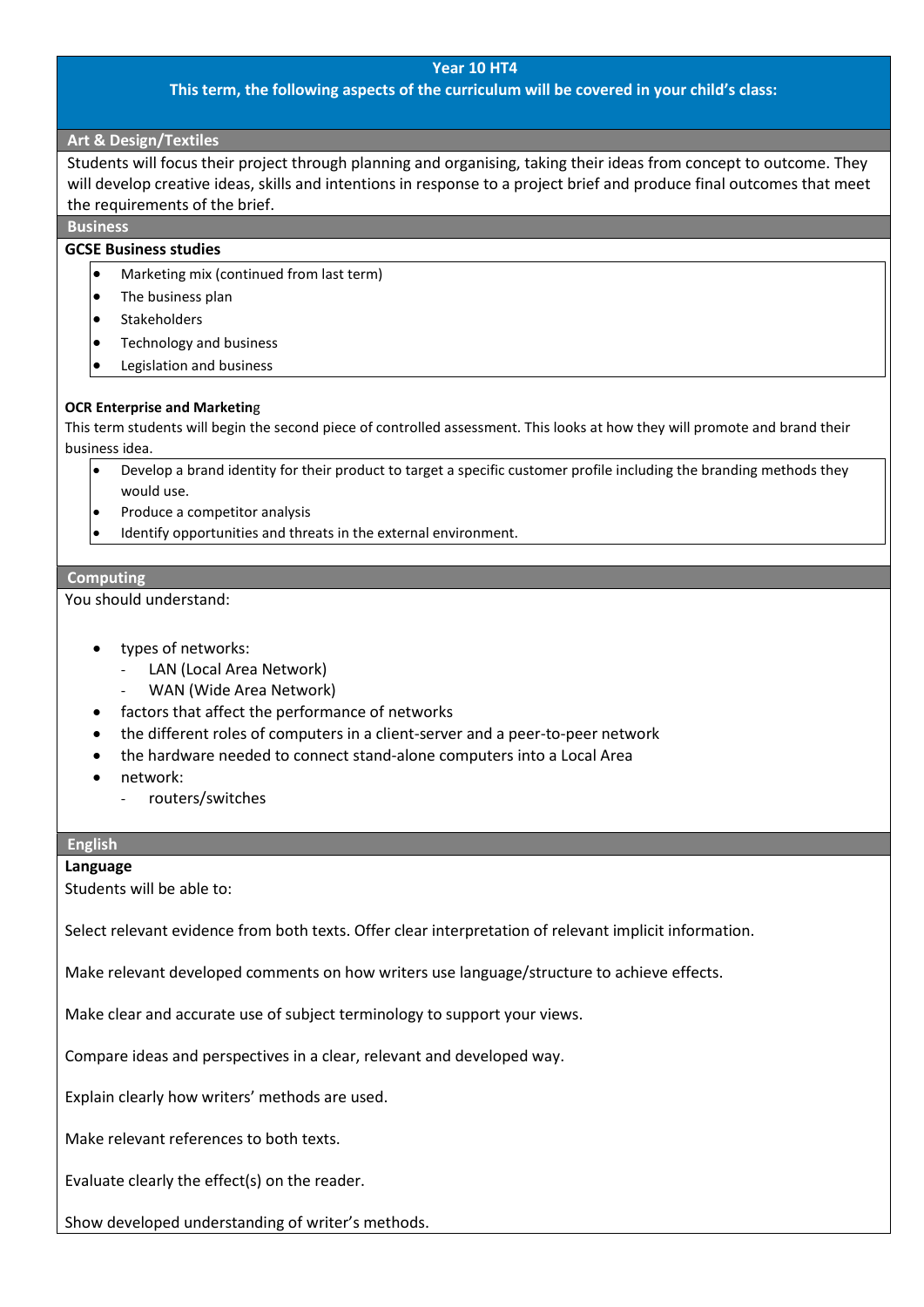Select a range of relevant textual references.

Make a clear and developed response to the focus of the statement.

Consistently match the tone of your writing to the audience.

Use increasingly sophisticated vocabulary for effect as well as a range of successful methods.

Make effective use of a range of clear and connected paragraphs with integrated connectives.

Use punctuation to create a range of sentences that are mostly accurate.

Spell and use grammar correctly, including complex and irregular words.

**Literature**

Macbeth Students will be able to:

Form a clear response to the task about Macbeth

Use clear evidence from Macbeth to support a developed response.

Clearly explain the writer's methods, and support explanations supported with references.

Clearly explain the effects of the writer's methods on the reader.

Clearly explain the ideas/contextual features and make links with Macbeth.

#### **Food Nutrition**

Unit 1: Principles of Food and Nutrition Written examination. Learners should be given the opportunity to develop their knowledge and understanding of the six areas of content. Learners should also be given the opportunity to develop technical skills through carrying out practical and experimental work. This opportunity will allow learners to develop sound technical skills whilst exploring and consolidating knowledge and understanding relating to food preparation and nutrition.

Areas of content:

- 1. Food commodities
- 2. Principles of nutrition
- 3. Diet and good health
- 4. The science of food
- 5. Where food comes from
- 6. Cooking and food preparation

#### **French**

Students will be able to understand extracts of written French and take part in a role play and conversation on the topic of:

- Using languages beyond the classroom: **employment**.
- Ambitions: further study; volunteering; training.
- Work: jobs; careers & professions.

#### **Geography**

Students now study challenges of an urbanising world

- The world is becoming increasingly globalised
- Cities and their land use change over time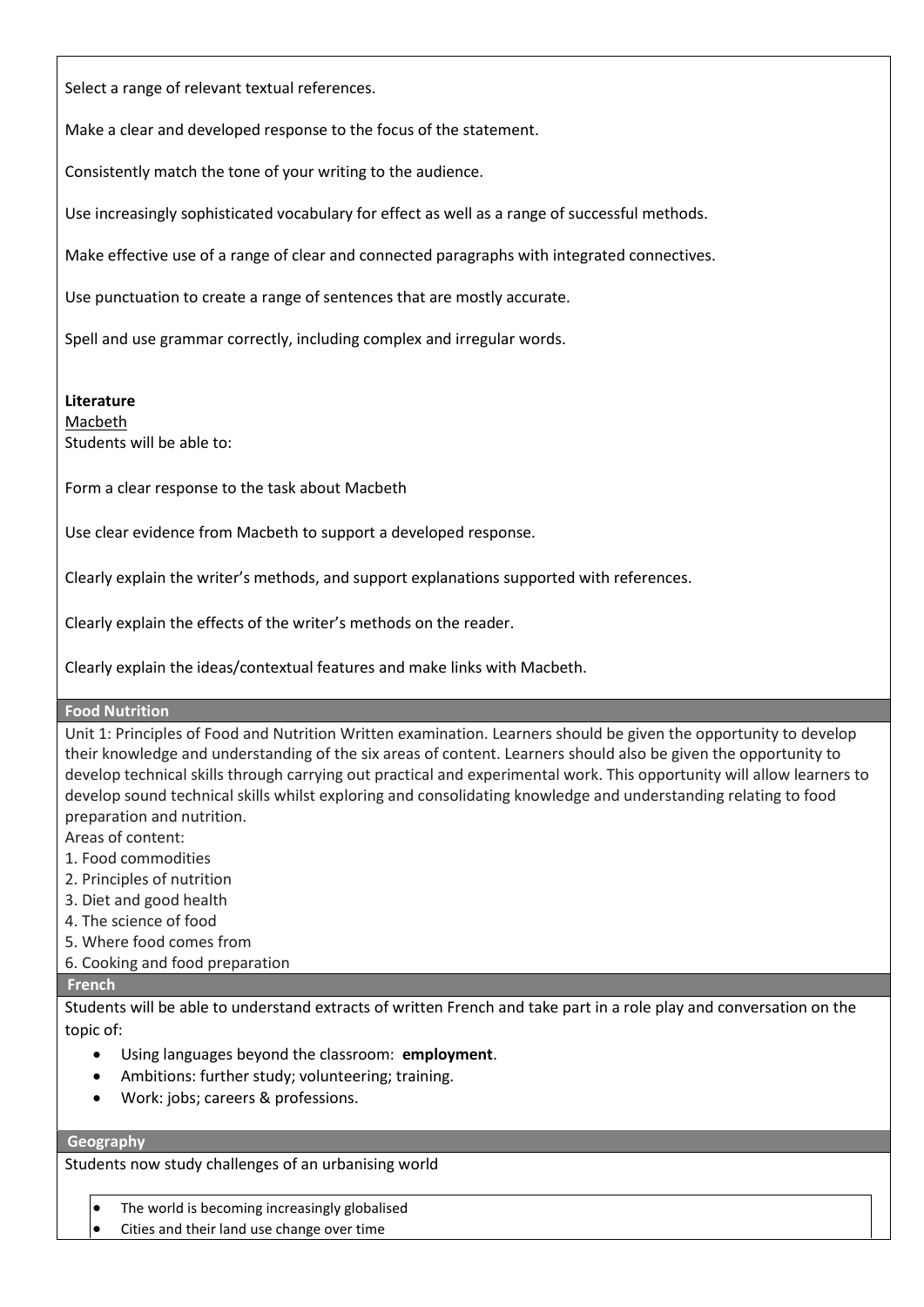#### • Students study a named case study and investigate how urbanisation has influenced it.

#### **History**

Anglo-Saxon and Norman England c1060-c1088 Students will understand:

• The Anglo-Saxon social system, Edward the Confessor, The Anglo-Saxon Church, House Godwin, The uprising against Earl Tostig, The Battle of Gate Fulford, The Battle of Stamford Bridge, The Battle of Hastings.

#### **ICT**

Students will begin to look at the different components which are required to create a professional user interface.

Hardware and software breakdown. Students will be asked the questions, "What software do we use to complete specific tasks".

Using this information, they will begin to develop a user interface for a specific task and for a specific organisation.

#### **Maths**

- Simplify ratios
- Divide a quantity into a given ratio
- Write ratios as fractions
- Compare lengths, areas and volumes using ratio notation and scale factors

#### **Music**

Unit 1: The Music Industry (External Exam)

In this unit students will gain a good understanding of the scope of the music industry with a view to getting work in and using the organisations that exist. They will investigate music organisations to find out about the work they do and how they relate to and rely on one another. They will also be given the opportunity to find out about the people who work in these organisations, from performers to people who work in technical, production and administrative roles

Unit 5 Introducing Music Performance (Internal Coursework)

In this unit students will develop their musical performance techniques in relation to their instrument or voice. This will be evidenced through recordings of milestone session, Students will also track their own progress, and identify strengths and areas for development through a unit log. Students will apply the skills they have explored and developed to a performance of a specific piece or pieces of music. They will present a solo or work together to produce an ensemble performance.

#### **Performing Arts**

Students will complete Component 3 (Formal Examination)

- Understand how to respond to a brief
- Select and develop skills and techniques in response to a brief
- Apply skills and techniques in a workshop performance in response to a brief
- Evaluate the development process and outcome in response to a brief

## **Physical Education**

**Students will complete Unit 2 – Practical Performance in Sport** 

Learning Aim A: Understand the rules, regulations and scoring systems for selected sports. Learning Aim B- Practically demonstrate skills, techniques and tactics in selected sports. Learning Aim C- Be able to review sports performance

#### **Religious Education**

In Y10 and Y11 RE is taught within the Opening Minds program.

#### **Science**

**Atomic structure**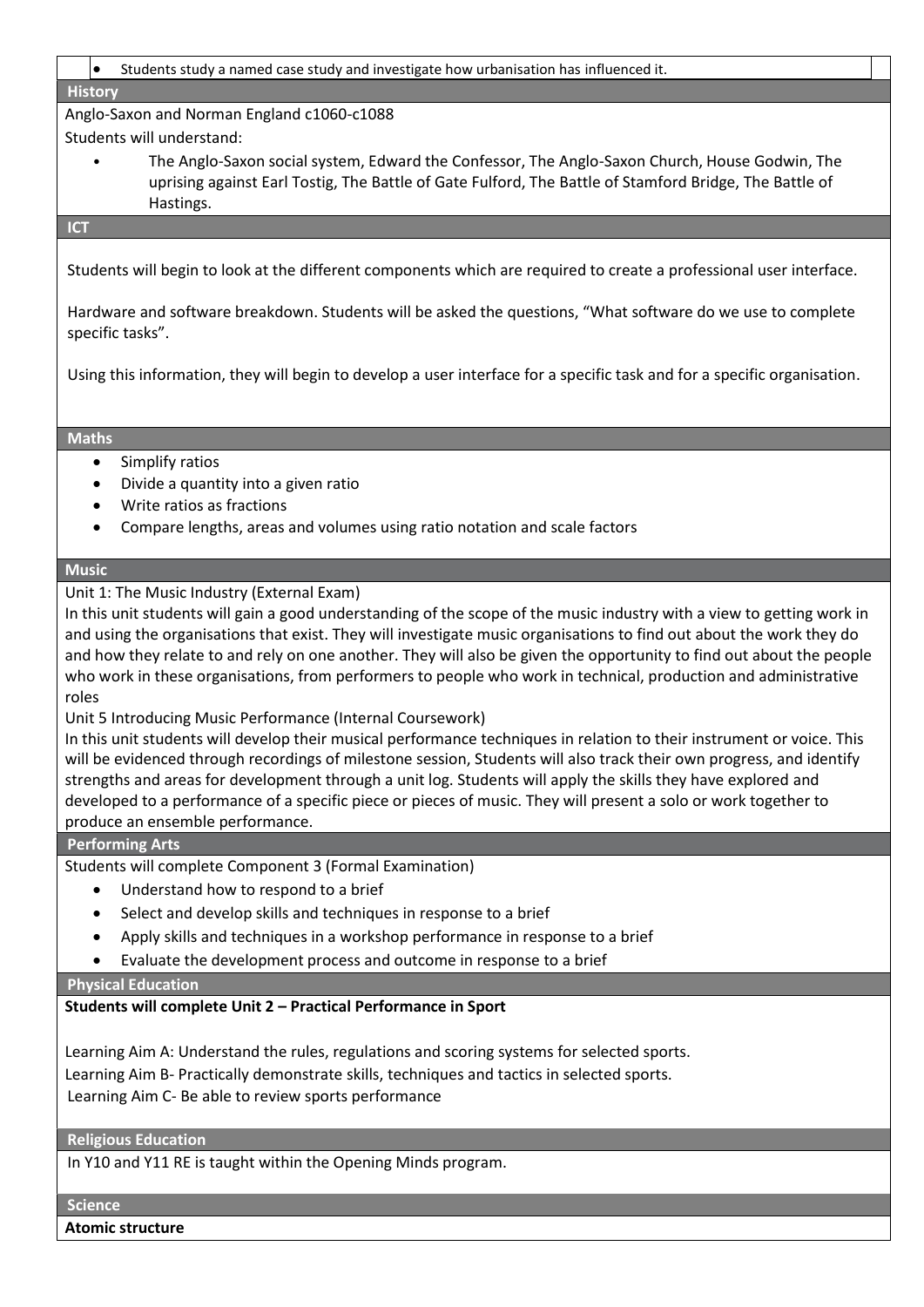Students will be able to:

-Use the names and symbols of common nuclei and particles to write balanced equations that show single alpha  $(\alpha)$ and beta (β) decay.

-Explain the concept of half-life and how it is related to the random nature of radioactive decay.

-Determine the half-life of a radioactive Isotope from given information.

-(HT only) Calculate the net decline, expressed as a ratio, in a radioactive emission after a given number of half-lives. -Compare the hazards associated with contamination and irradiation.

-Understand that it is important for the findings of studies into the effects of radiation on humans to be published and shared with other scientists so that the findings can be checked by peer review.

## **Chemical Changes**

Students will be able to:

-Recall and describe the reactions, if any, of potassium, sodium lithium, calcium, magnesium, zinc, iron and copper with water or dilute acids and where appropriate, to place these metals in order of reactivity.

-Explain how the reactivity of metals with water or dilute acids is related to the tendency of the metal to form its positive ion.

-Deduce an order of reactivity of metals based on experimental results.

-Interpret or evaluate specific metal extraction processes when given appropriate information.

-Identify the substances which are oxidised or reduced in terms of gain or loss of oxygen.

-(HT only) Write ionic equations for displacement reactions.

-(HT only) Identify in a given reaction, symbol equation or half equation which species are oxidised and which are reduced.

-State that acids react with some metals to produce salts and hydrogen.

-(HT only) Explain in terms of gain or loss of electrons, that metal acids reactions are redox reactions.

-Predict products of neutralisation reactions from given reactants.

-Use the formulae of common ions to deduce the formulae of salts produced in neutralisation reactions.

-Describe how to make pure, dry samples of named soluble salts from information provided.

-Describe the use of universal indicator or a wide range indicator to measure the approximate pH of a solution -Use the pH scale to identify acidic or alkaline solutions.

-(HT only) Describe neutrality and relative acidity in terms of the effect on hydrogen ion concentration and the numerical value of pH (whole numbers only).

-Required Practical Activity 8

-(HT only) Use and explain the terms dilute and concentrated (in terms of amount of substance), and weak and strong (in terms of the degree of ionisation) in relation to acids.

-Predict the products of the electrolysis of binary ionic compounds in the molten state.

-Explain why a mixture is used as the electrolyte.

-Explain why the positive electrode must be continually replaced.

-Predict the products of the electrolysis of aqueous solutions containing a single ionic compound.

-(HT only) Write and balance half equations for the reactions occurring at the electrodes during electrolysis. -Required Practical Activity 9

## **Bioenergetics**

Students will be able to:

-Describe the process of transpiration and translocation, including the structure and function of the stomata.

-Explain how the structure of root hair cells, xylem and phloem are adapted to their functions.

-Explain the effect of changing temperature, humidity, air movement and light intensity on the rate of transpiration.

-Interpret graphical data on transpiration.

-Use simple compound measures such as the rate of transpiration.

-Measure and calculate rates of photosynthesis.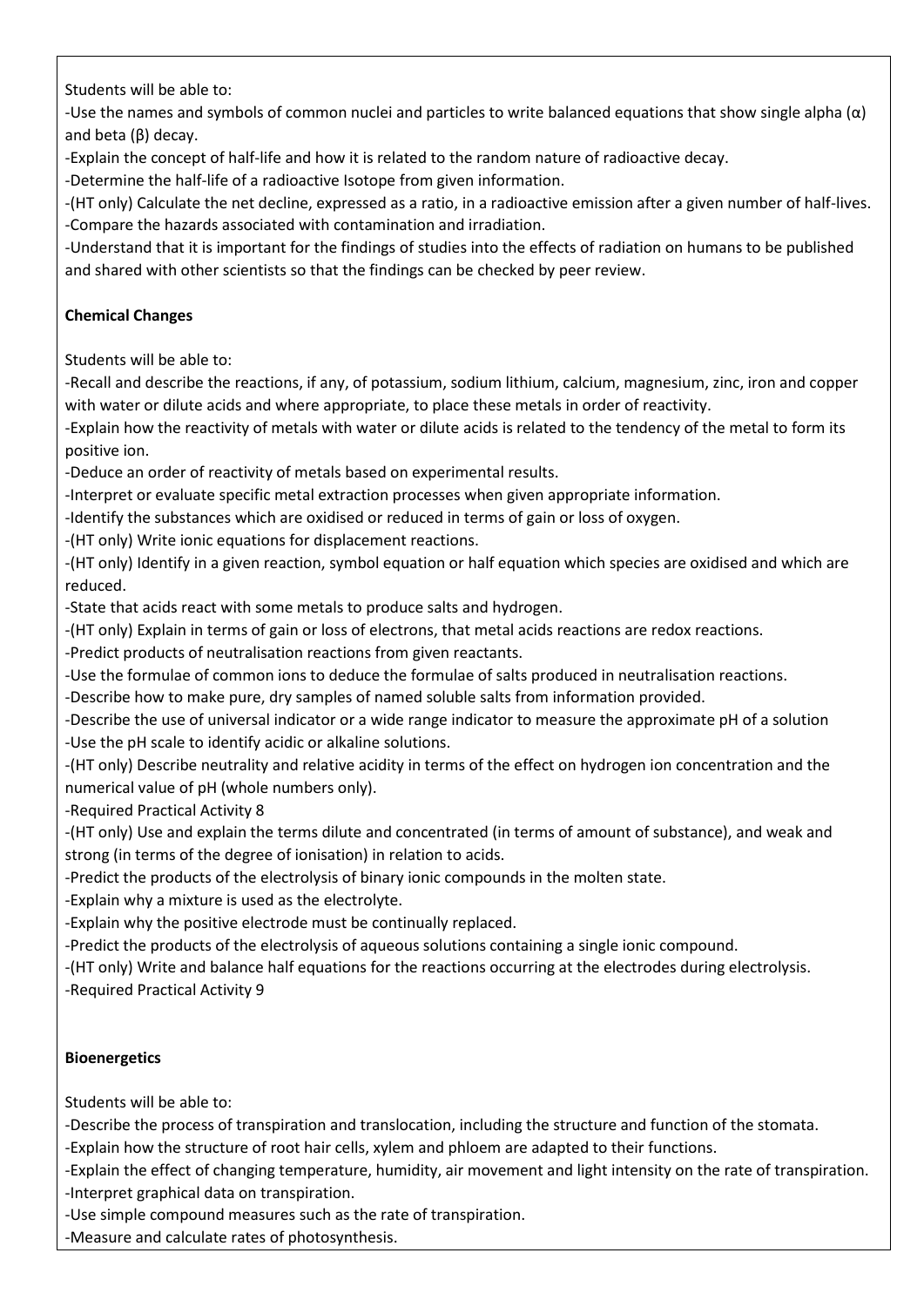-Extract and interpret graphs of photosynthesis rate involving one limiting factor and plot and draw appropriate graphs selecting appropriate scale for axes.

-Translate information between graphical and numeric form.

- (HT only) Explain graphs of photosynthesis rate involving two or three factors and decide which is the limiting factor.

-Understand and use inverse proportion – the inverse square law and light intensity in the context of photosynthesis. -(HT only) Use data to relate limiting factors to the cost effectiveness of adding heat, light or carbon dioxide to greenhouses.

-Compare the processes of aerobic and

anaerobic respiration (including in yeast and plant cells) with regard to the need for oxygen, the differing products and the relative amounts of energy transferred.

-Recognise the chemical symbols:C6H12O6, O2, CO2 and H2O.

-Describe the effect on exercise on the human body.

-(HT only) Explain the term oxygen debt.

- Explain the importance of sugars, amino acids, fatty acids and glycerol in the synthesis and breakdown of carbohydrates, proteins and lipids.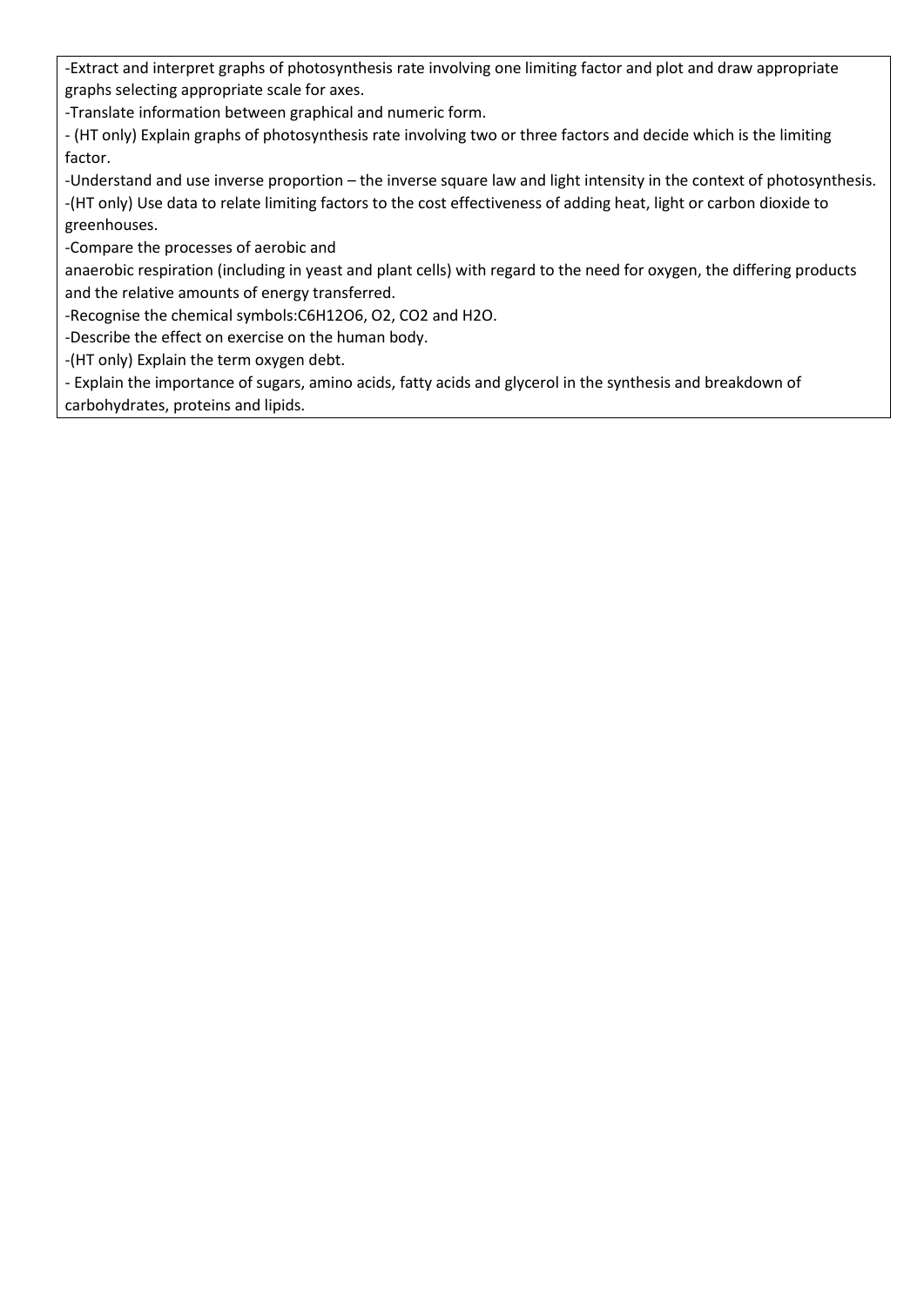#### **Year 10 HT5**

#### **This term, the following aspects of the curriculum will be covered in your child's class:**

#### **Art & Design/Textiles**

Students will be introduced three specialist pathways. They will discover how the design or making cycle works in art and design practice and learn about the specialist materials, techniques and processes of these specialist pathways. They will learn how professionals research widely from different sources to gain inspiration and how this helps them to generate ideas. Whichever vocational pathway students work in; they will continuously review their work to ensure that it meets their creative intentions. They will explore, experiment with and learn how to use specialist materials and techniques relevant to their brief. Students will develop their chosen specialist skills either in fine art, photography or textile. They will also learn about, and record, the health and safety issues associated with the traditional and contemporary media, techniques and processes that you use.

### **Business**

•

#### **GCSE Business**

- The economy and business
- External influences
- A research activity based on all the learning so far this year before starting theme 2 activities
- Business growth

#### **OCR Enterprise and Marketing**

- Creation of a promotional campaign for their brand and product
- Plan and practice a pitch to explain their business idea to an external panel

#### **Computing**

#### **Network topologies, protocols and layers**

You should understand:

- star and mesh network topologies
- wifi:
	- frequency and channels
	- control Protocol/Internet Protocol
- the concept of layers
- packet switching

#### **English**

#### **Language**

Students will be able to:

Select relevant evidence from both texts. Offer clear interpretation of relevant implicit information.

Make relevant developed comments on how writers use language/structure to achieve effects.

Make clear and accurate use of subject terminology to support your views.

Compare ideas and perspectives in a clear, relevant and developed way.

Explain clearly how writers' methods are used.

Make relevant references to both texts.

Evaluate clearly the effect(s) on the reader.

Show developed understanding of writer's methods.

Select a range of relevant textual references.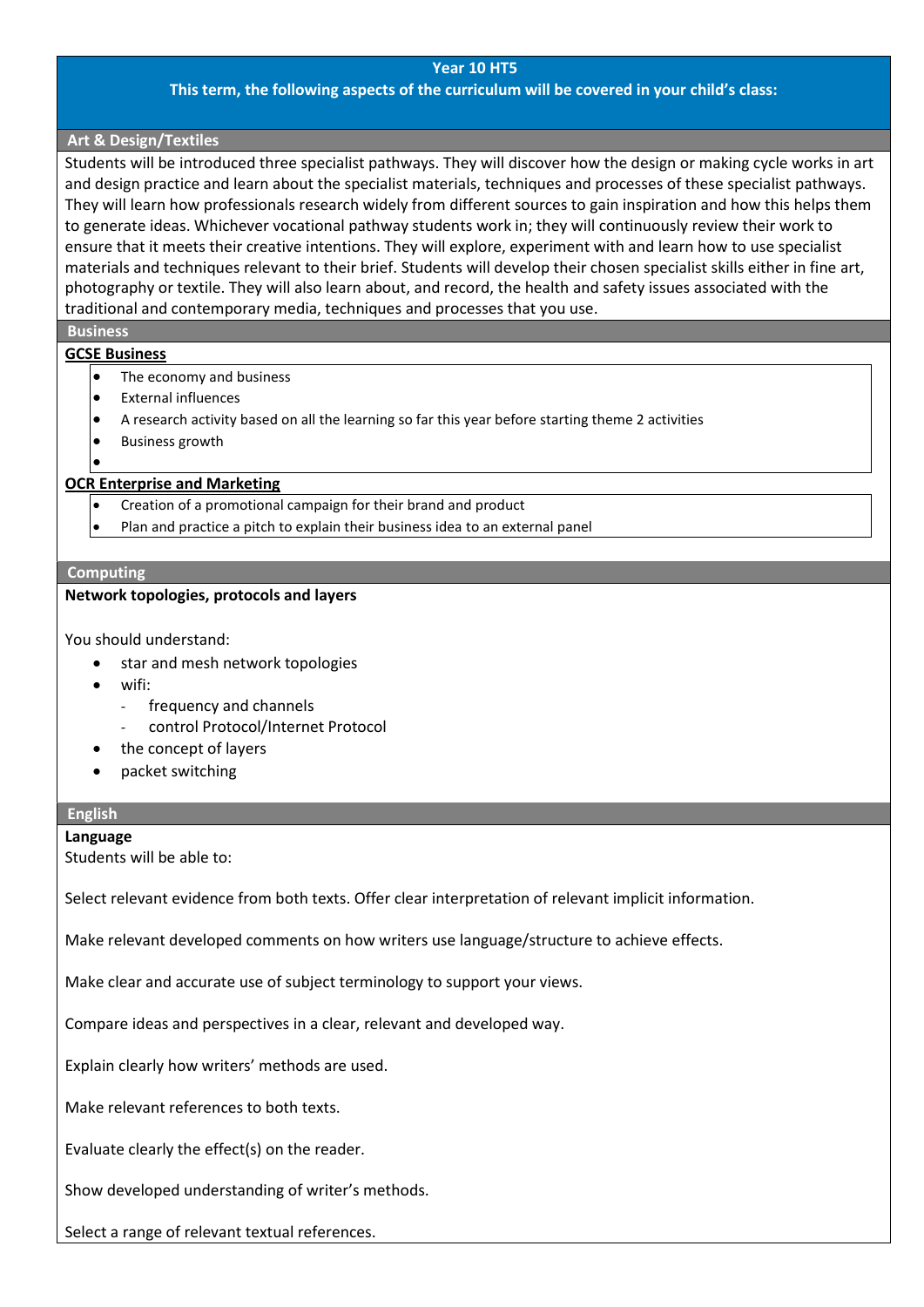Make a clear and developed response to the focus of the statement.

Consistently match the tone of your writing to the audience.

Use increasingly sophisticated vocabulary for effect as well as a range of successful methods.

Make effective use of a range of clear and connected paragraphs with integrated connectives.

Use punctuation to create a range of sentences that are mostly accurate.

Spell and use grammar correctly, including complex and irregular words.

Use increasingly sophisticated vocabulary.

#### **Literature**

Paper 1 Revision Students will be able to:

Form a clear response to the tasks across Papers 1.

Use clear evidence from the texts to support a developed response.

Clearly explain the writer's methods, and support explanations supported with references.

Clearly explain the effects of the writer's methods on the reader.

Clearly explain the ideas/contextual features and make links with the texts.

#### **Food Nutrition**

Unit 1: Principles of Food and Nutrition Written examination. Learners should be given the opportunity to develop their knowledge and understanding of the six areas of content. Learners should also be given the opportunity to develop technical skills through carrying out practical and experimental work. This opportunity will allow learners to develop sound technical skills whilst exploring and consolidating knowledge and understanding relating to food preparation and nutrition.

- Areas of content:
- 1. Food commodities
- 2. Principles of nutrition
- 3. Diet and good health
- 4. The science of food
- 5. Where food comes from
- 6. Cooking and food preparation

## **French**

Students will be able to understand extracts of spoken French and can write on the topic of:

- Bringing the world together: sports events; music events; campaigns and good causes.
- Environmental issues: being "green"; access to natural resources.

#### **Geography**

Students move to paper 2 and study the UKs physical landscape along with coastal processes.

Following this students will prepare for their Pre Public Exams.

#### **History**

**Anglo-Saxon and Norman England, 1060-1088.**  *Establishing control.*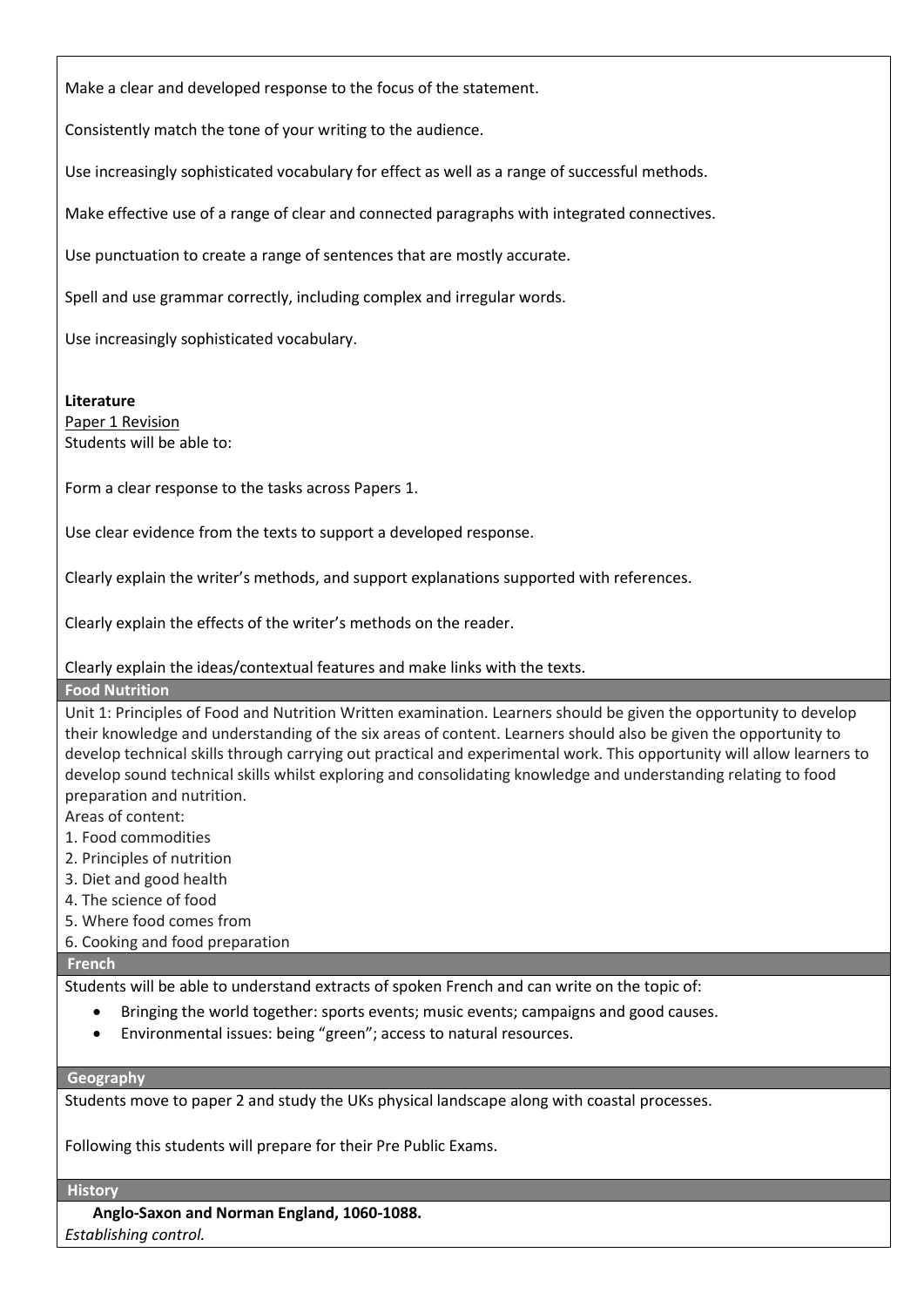Students will understand:

- The submission of the earls, 1066.
- Rewarding followers and establishing control on the borderlands through the use of earls.
- The Marcher earldoms.
- Reasons for the building of castles; their key features and importance.

*The causes and outcomes of AngloSaxon resistance, 1068–71.* Students will understand:

- The revolt of Earls Edwin and Morcar in 1068.
- Edgar the Aethling and the rebellions in the North, 1069.
- Hereward the Wake and rebellion at Ely, 1070–71.

## *The legacy of resistance to 1087.*

Students will understand:

- The reasons for and features of Harrying of the North, 1069–70. Its immediate and long-term impact, 1069–87.
- Changes in landownership from Anglo-Saxon to Norman, 1066–87.
- How William I maintained royal power.

## *Revolt of the Earls, 1075.*

Students will understand:

- Reasons for and features of the revolt.
- The defeat of the revolt and its effects.

## *The feudal system and the Church.*

Students will understand:

- The feudal hierarchy. The role and importance of tenants-in-chief and knights.
- The nature of feudalism
- (Landholding, homage, knight service, labour service); forfeiture.
- The Church in England: its role in society and relationship to government, including the roles of Stigand and Lanfranc.
- The Normanisation and reform of the Church in the reign of William I.

#### **ICT**

## **Design principles – How do we ensure target audience is engaged and understands the interface created**

Students will develop the following design principles:

Who is the project aimed at/ who is the target audience? What hardware will the target audience feel comfortable using and why? What type of software will they find easy to use? What type of user interface is best suited to the target audience and why?

Students will then ensure that all planning document which are created replicate the original research which was carried out in AP2.

#### **Maths**

- Draw and Interpret Frequency tables, bar charts, composite bar charts, pie charts, pictograms, vertical line charts, stem and leaf (including back-to-back)
- Mean, mode, median, modal class
- Range and outliers
- Compare the mean, median, mode and range (as appropriate) of two
- distributions using bar charts, dual bar charts, pictograms and back-to-back stem and leaf
- Recognise the advantages and disadvantages between measures of average
- Scatter graphs recognise correlation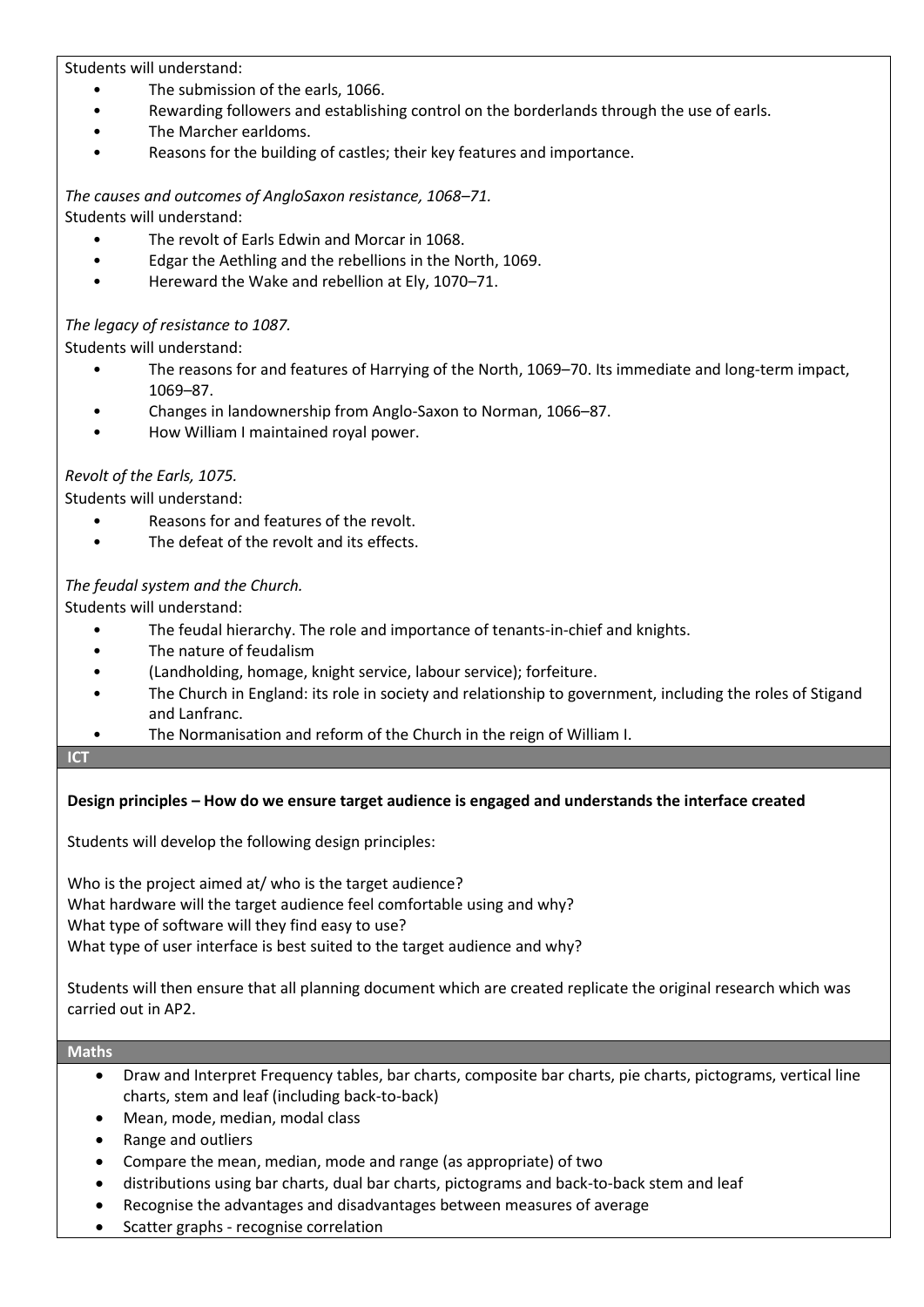- Recognise types of data: primary secondary, quantitative and qualitative
- Understand sample and population
- Listing combinations

## **Music**

## Unit 1: The Music Industry (External Exam)

In this unit students will gain a good understanding of the scope of the music industry with a view to getting work in and using the organisations that exist. They will investigate music organisations to find out about the work they do and how they relate to and rely on one another. They will also be given the opportunity to find out about the people who work in these organisations, from performers to people who work in technical, production and administrative roles

Unit 5 Introducing Music Performance (Internal Coursework)

In this unit students will develop their musical performance techniques in relation to their instrument or voice. This will be evidenced through recordings of milestone session, Students will also track their own progress, and identify strengths and areas for development through a unit log. Students will apply the skills they have explored and developed to a performance of a specific piece or pieces of music. They will present a solo or work together to produce an ensemble performance.

## **Performing Arts**

Students will complete Component 3 (Formal Examination)

Learning Aim A: Develop skills and techniques for performance

Learning Aim B: Apply skills and techniques in rehearsal and performance

Learning Aim C: Review own development and performance.

**Physical Education**

## **Students will complete Unit 2 – Practical Performance in Sport**

Learning Aim A: Understand the rules, regulations and scoring systems for selected sports. Learning Aim B- Practically demonstrate skills, techniques and tactics in selected sports.

Learning Aim C- Be able to review sports performance

## **Religious Education**

In Y10 and Y11 RE is taught within the Opening Minds program.

#### **Science**

## **Homeostasis and response**

Students will be able to:

-Explain that homeostasis is the regulation of the internal conditions of a cell or organism to maintain optimum conditions for function in response to internal and external changes.

- -Describe the structure of control systems.
- -Describe what negative feedback is.
- -Give an example of a negative feedback mechanism.
- -Explain how the structure of the nervous system is adapted to its functions.
- -Explain how the various structures in a reflex arc relate to their function.
- -Understand why reflex actions are important.
- -Extract and interpret data from graphs, charts and tables, about the functioning of the nervous system.
- Translate information about reaction times between numerical and graphical forms.
- -Describe the principles of hormonal coordination and control by the human endocrine system.

-Identify the position of the following glands on a diagram of the human body: pituitary gland, pancreas, thyroid, adrenal gland, ovary, testes.

-Explain how insulin controls blood glucose (sugar) levels in the body.

-Evaluate information around the relationship between obesity and diabetes, and make recommendations taking into account social and ethical issues.

-Compare Type 1 and Type 2 diabetes and explain how they can be treated.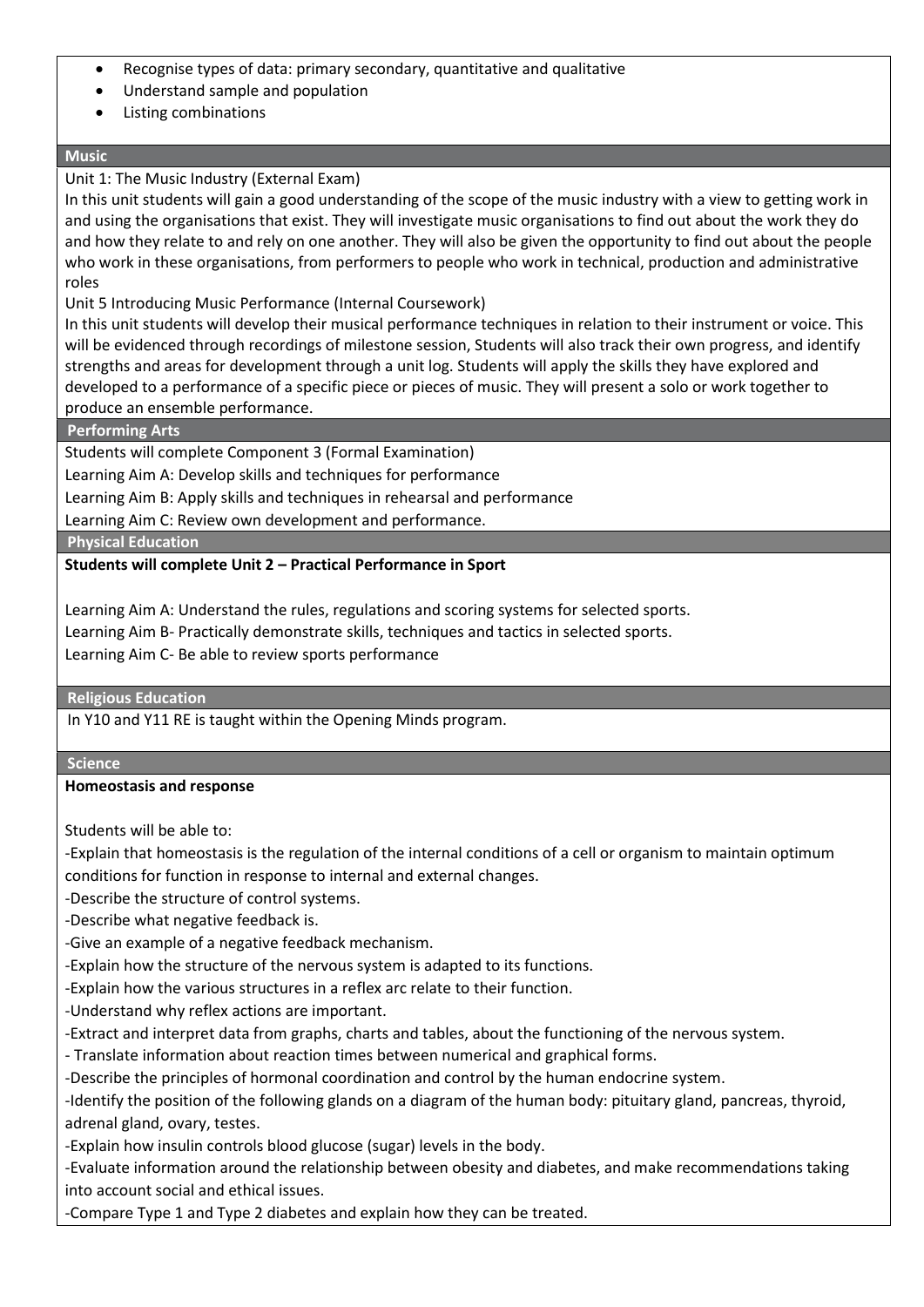-(HT only) Explain how glucagon interacts with insulin in a negative feedback cycle to control blood glucose (sugar) levels in the body.

-Describe the roles of hormones in human reproduction, including the menstrual cycle.

-(HT only) Explain the interactions of FSH, oestrogen, LH and progesterone, in the control of the menstrual cycle.

-(HT only) Extract and interpret data from graphs showing hormone levels during the menstrual cycle

-Evaluate the different hormonal and non-hormonal methods of contraception.

-Explain why issues around contraception cannot be answered by science alone.

-Explain the use of hormones in modern reproductive technologies to treat infertility.

-Describe the process of IVF treatment and understand social and ethical issues associated with IVF treatments.

-Evaluate from the perspective of patients and doctors the methods of treating infertility.

-Explain the roles of thyroxine and adrenaline in the body.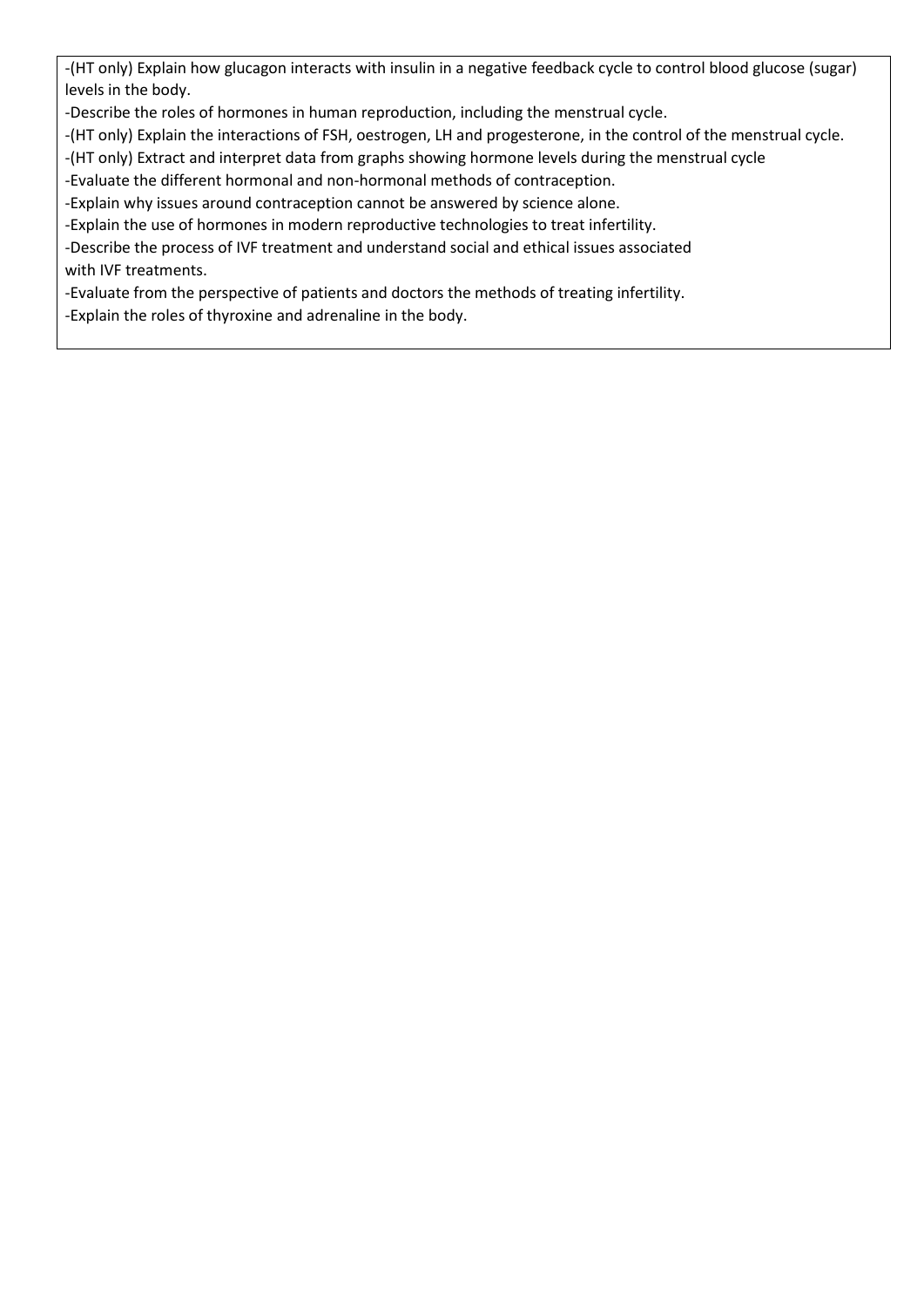#### **Year 10 HT6**

#### **This term, the following aspects of the curriculum will be covered in your child's class:**

#### **Art & Design/Textiles**

Students will be introduced three specialist pathways. They will discover how the design or making cycle works in art and design practice and learn about the specialist materials, techniques and processes of these specialist pathways. They will learn how professionals research widely from different sources to gain inspiration and how this helps them to generate ideas. Whichever vocational pathway students work in; they will continuously review their work to ensure that it meets their creative intentions. They will explore, experiment with and learn how to use specialist materials and techniques relevant to their brief. Students will develop their chosen specialist skills either in fine art, photography or textile. They will also learn about, and record, the health and safety issues associated with the traditional and contemporary media, techniques and processes that you use.

#### **Business**

#### **GCSE Business**

- Sources of finance for business growth
- Changes in aims and objectives
- Business and globalisation
- Ethics and the business environment

#### **OCR Enterprise and Marketing**

- Review their brand based on a range of sources
- Review their pitch and presentation skills

#### **Computing**

## **System security**

You should understand:

- forms of attack
- threats posed to networks:
	- 'weak point' in secure systems (social engineering)
	- interception and theft
	- the concept of SQL injection
	- poor network policy
- identifying and preventing vulnerabilities:
	- penetration testing
	- network forensics
	- network policies
	- anti-malware software
	- firewalls
	- user access levels
	- passwords
	- encryption

#### **English**

#### **Language**

Students will be able to:

Select relevant evidence from both texts. Offer clear interpretation of relevant implicit information.

Make relevant developed comments on how writers use language/structure to achieve effects.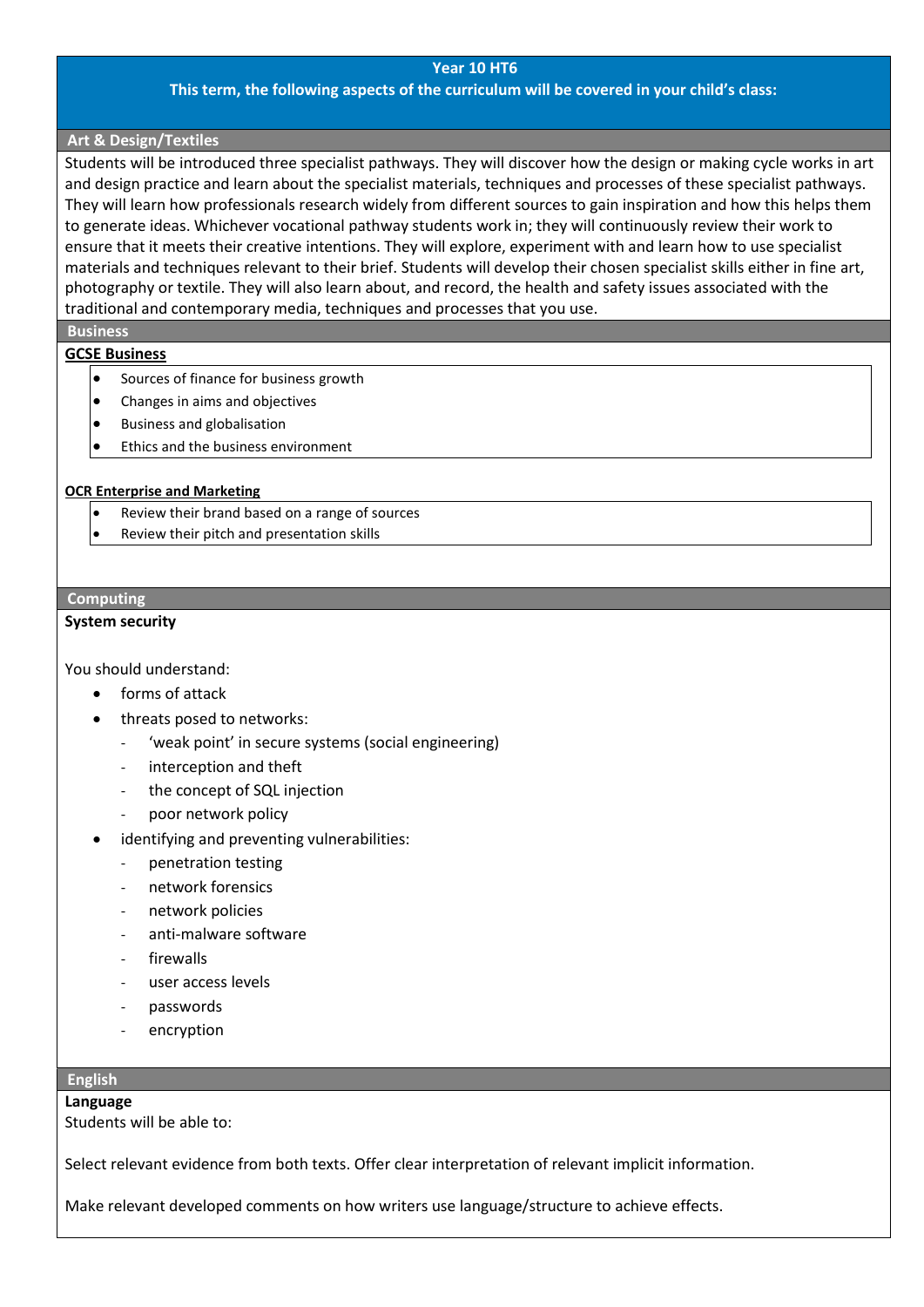Make clear and accurate use of subject terminology to support your views.

Compare ideas and perspectives in a clear, relevant and developed way.

Explain clearly how writers' methods are used.

Make relevant references to both texts.

Evaluate clearly the effect(s) on the reader.

Show developed understanding of writer's methods.

Select a range of relevant textual references.

Make a clear and developed response to the focus of the statement.

Consistently match the tone of your writing to the audience.

Use increasingly sophisticated vocabulary for effect as well as a range of successful methods.

Make effective use of a range of clear and connected paragraphs with integrated connectives.

Use punctuation to create a range of sentences that are mostly accurate.

Spell and use grammar correctly, including complex and irregular words.

Use increasingly sophisticated vocabulary.

#### **Literature**

Paper 2 Revision Students will be able to:

Form a clear response to the tasks across Papers 1.

Use clear evidence from the texts to support a developed response.

Clearly explain the writer's methods, and support explanations supported with references.

Clearly explain the effects of the writer's methods on the reader.

Clearly explain the ideas/contextual features and make links with the texts.

**Food Nutrition**

Unit 1: Principles of Food and Nutrition Written examination. Learners should be given the opportunity to develop their knowledge and understanding of the six areas of content. Learners should also be given the opportunity to develop technical skills through carrying out practical and experimental work. This opportunity will allow learners to develop sound technical skills whilst exploring and consolidating knowledge and understanding relating to food preparation and nutrition.

Areas of content:

- 1. Food commodities
- 2. Principles of nutrition
- 3. Diet and good health
- 4. The science of food
- 5. Where food comes from
- 6. Cooking and food preparation

**French**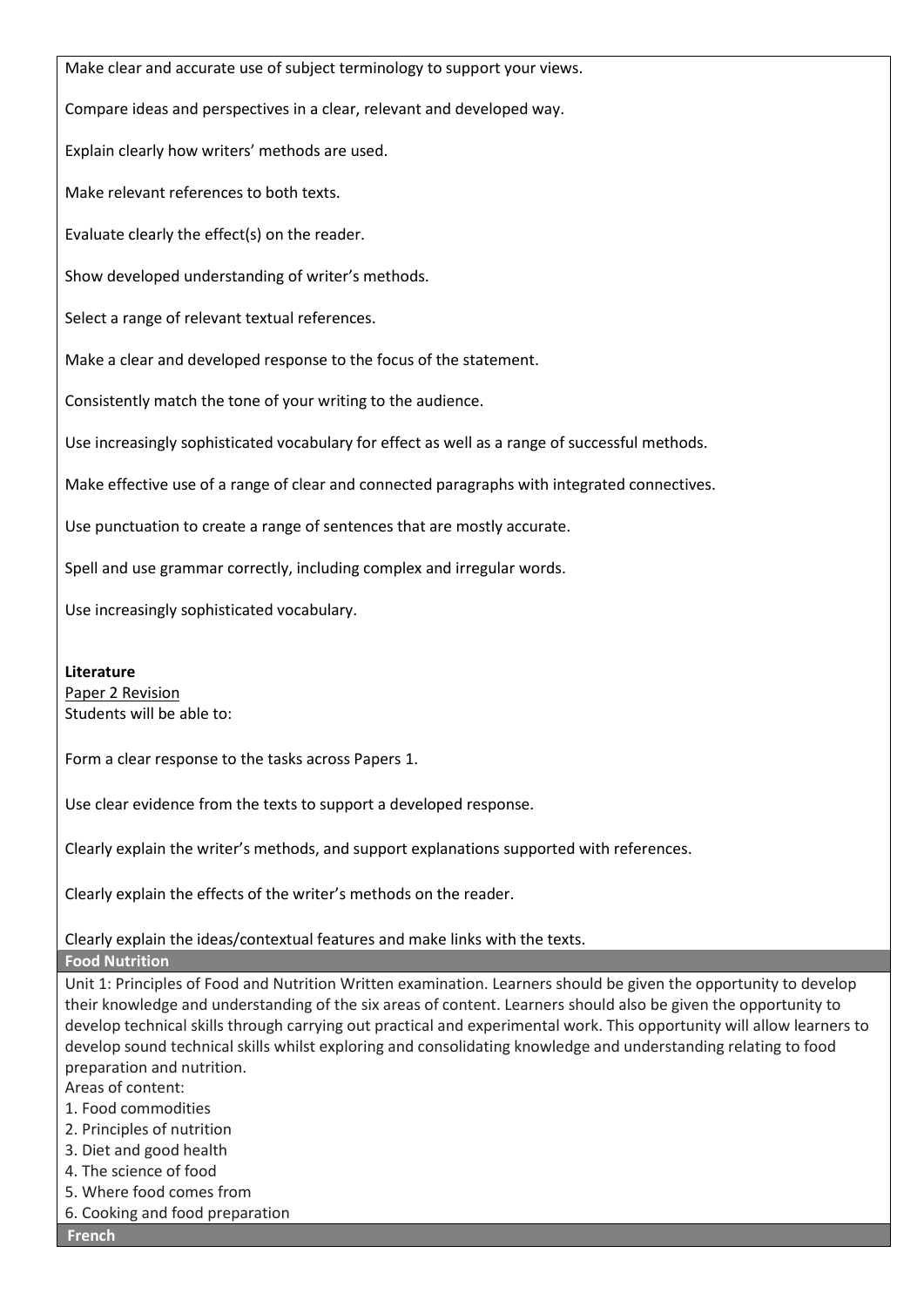Half term 6 centres on revision and consolidation of the key topics covered over the course of Y10:

- 1. Family/Self
- 2. School
- 3. Holidays
- 4. Jobs
- 5. The Environment

Students will be able to access GCSE level texts and questions, use a range of tenses, and express themselves competently and confidently in speech and writing.

### **Geography**

Students continue with paper 2 and coasts. They will also complete their GCSE fieldwork.

**History**

Weimar and Nazi Germany; 1918-1939.

The origins of the Republic, 1918–19.

Students will understand:

- The legacy of the First World War.
- The abdication of the Kaiser, the armistice and revolution, 1918–19.
- The setting up of the Weimar Republic.
- The strengths and weaknesses of the new Constitution.

#### **ICT**

## **Accessibility features on computer systems**

Impact of the use of sound/ voice within interfaces. The accessibility available and how it has changed the world for people who have disabilities/ learning difficulties

#### **Maths**

- Y10HT6 Students will study
- Identify properties of the faces, surfaces, edges and vertices of cubes, cuboids, prisms, cylinders, pyramids, cones and spheres
- Draw sketches of 3D solids
- Interpret Plans and elevations of 3D shapes
- Draw circles and arcs to a given radius or given the diameter
- Measure and draw lines, to the nearest mm
- Measure and draw angles, to the nearest degree

## **Music**

Unit 1: The Music Industry (External Exam)

In this unit students will gain a good understanding of the scope of the music industry with a view to getting work in and using the organisations that exist. They will investigate music organisations to find out about the work they do and how they relate to and rely on one another. They will also be given the opportunity to find out about the people who work in these organisations, from performers to people who work in technical, production and administrative roles

Unit 5 Introducing Music Performance (Internal Coursework)

In this unit students will develop their musical performance techniques in relation to their instrument or voice. This will be evidenced through recordings of milestone session, Students will also track their own progress, and identify strengths and areas for development through a unit log. Students will apply the skills they have explored and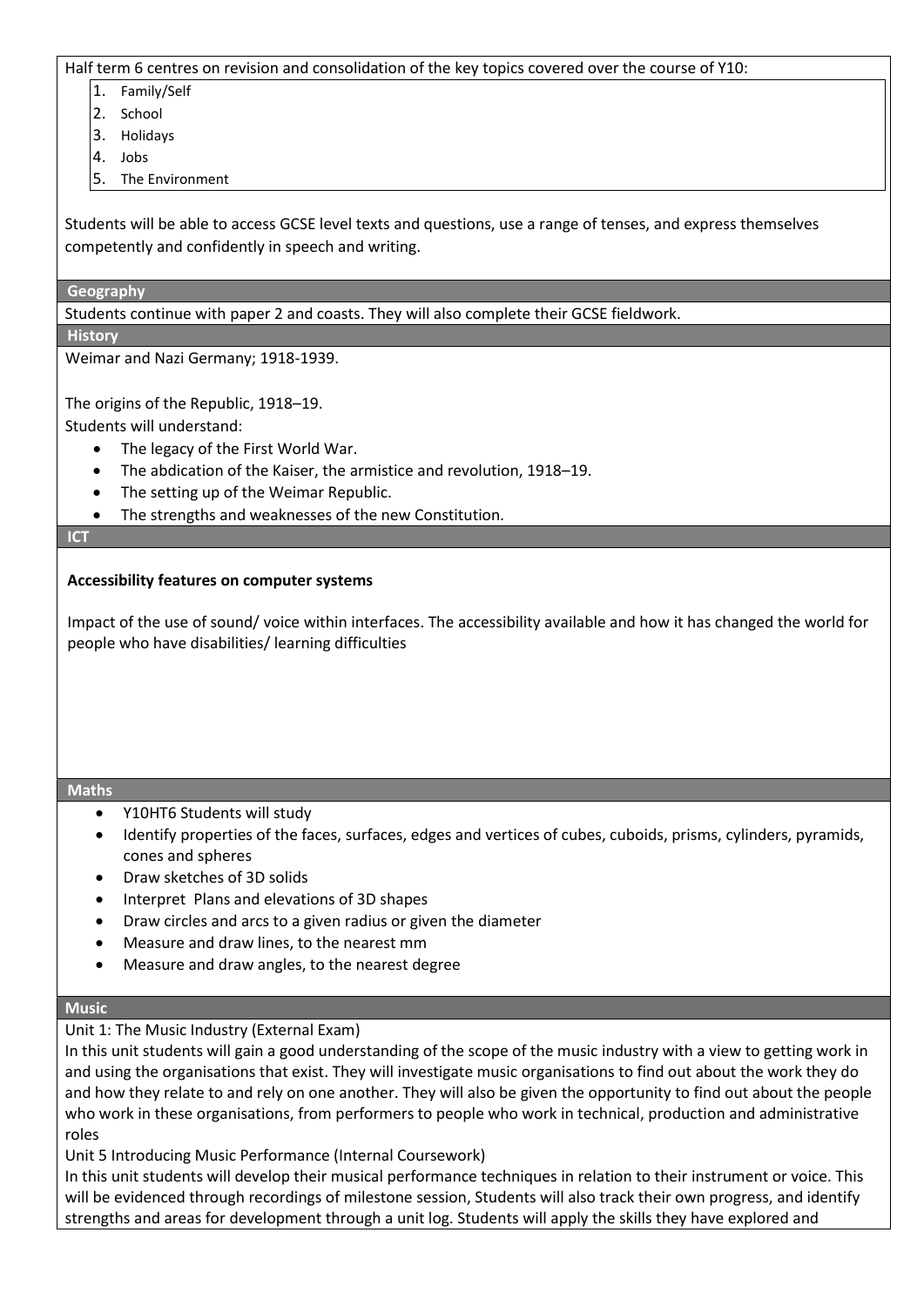developed to a performance of a specific piece or pieces of music. They will present a solo or work together to produce an ensemble performance.

## **Performing Arts**

Students will complete Component 1 (Performance work 3)

- Describe the stylistic qualities of practitioners' work, with reference to relevant examples across three performance styles.
- Describe the roles, responsibilities and skills of practitioners, using relevant examples across three performance styles.
- Discuss the stylistic qualities of practitioners' work using appropriate examples to justify how roles, responsibilities and skills contribute to creative intentions and purpose across three performance styles.
- Assess the stylistic qualities of practitioners' work using considered examples to show how roles, responsibilities and skills contribute to creative intentions and purpose across three performance styles.
- Describe the processes, skills and approaches used by practitioners to create performance work, with relevant reference to examples of repertoire.
- Describe the interrelationships between components used in performance, with reference to relevant examples of repertoire.
- Discuss the interrelationships between processes, skills and approaches used by practitioners, with appropriate reference to examples of repertoire used to demonstrate how they contribute to performance work.

• Explain the interrelationships between processes, skills and approaches used by practitioners, with considered reference to examples of repertoire used to demonstrate how they contribute effectively to performance work.

## **Physical Education**

Students will complete Unit 2 – Practical Performance in Sport

Learning Aim A: Understand the rules, regulations and scoring systems for selected sports.

Learning Aim B- Practically demonstrate skills, techniques and tactics in selected sports.

Learning Aim C- Be able to review sports performance

#### **Religious Education**

In Y10 and Y11 RE is taught within the Opening Minds program.

#### **Science**

**Forces**

Students will be able to:

-Describe the difference between a linear and non-linear relationship between force and extension.

-Calculate a spring constant in linear cases.

-Interpret data from investigations of the relationship between force and extension.

-Calculate work done in stretching (or compressing) a spring (up to the limit of proportionality) using the equation for elastic potential energy.

-Required Practical Activity 18

-Recall typical values of speed for a person walking, running and cycling as well as the typical values of speed for different types of transportation systems.

-Make measurements of distance and time and then calculate speeds of objects.

-Recall and apply the equation for distance travelled.

-Calculate average speed for non-uniform motion.

-Use ratios and proportional reasoning to convert units and to compute rates.

-Draw distance–time graphs from measurements and extract and interpret lines and slopes of distance–time graphs.

-Determine speed from a distance–time graph.

-(HT only) Draw a tangent and measure the gradient of the distance–time graph at that time to determine the speed of an accelerating object.